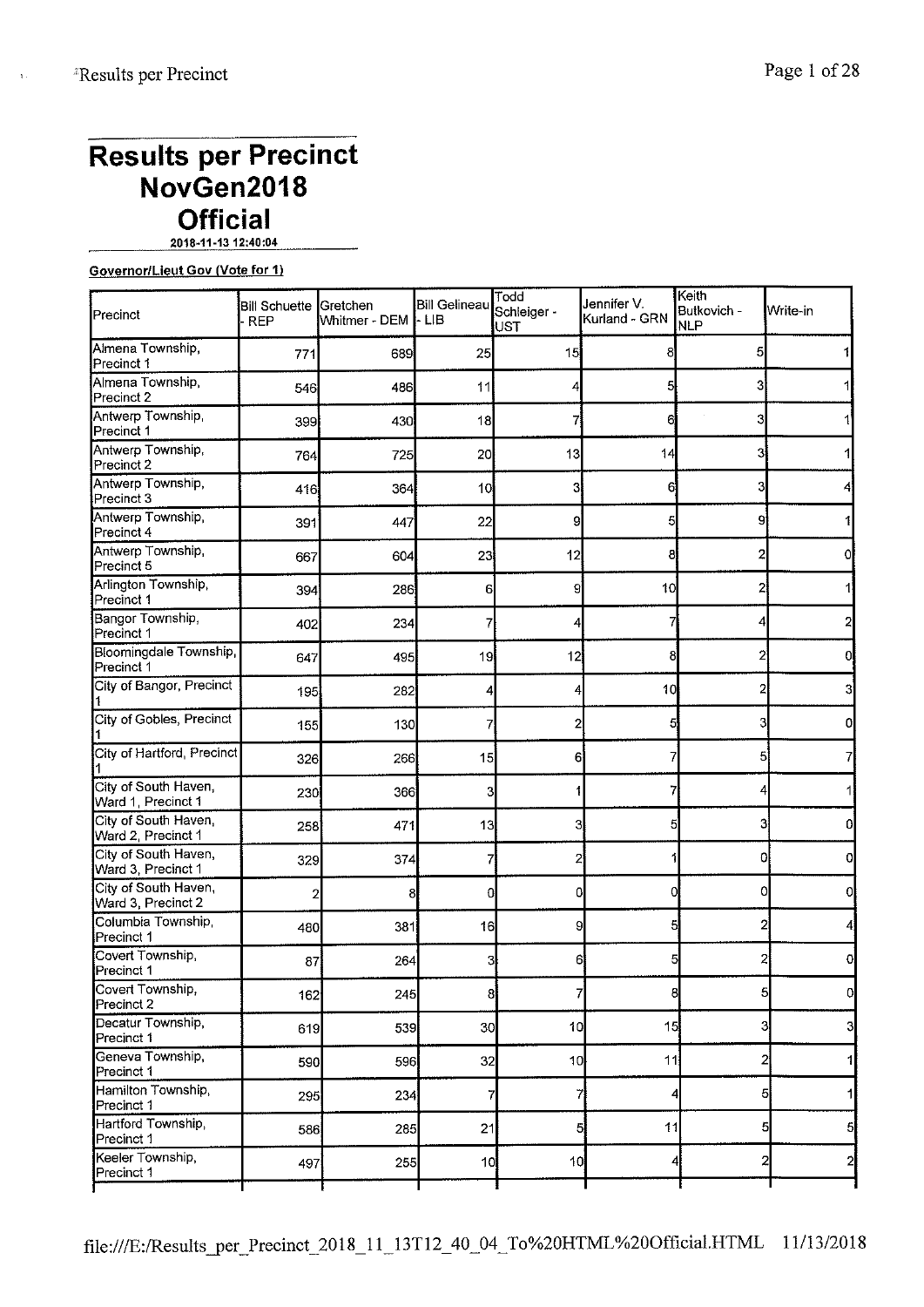| Lawrence Township,<br>Precinct 1    | 619    | 489    | 9.  | 13  |     | 61  | зł |
|-------------------------------------|--------|--------|-----|-----|-----|-----|----|
| Paw Paw Township,<br>Precinct 1     | 483    | 604    | 17  |     | 16  |     |    |
| Paw Paw Township<br>Precinct 2      | 502    | 456    | 17  |     |     |     |    |
| Paw Paw Township,<br>Precinct 3     | 320    | 312    | 9   |     |     |     |    |
| Pine Grove Township,<br>Precinct 1  | 758    | 550    | 25  | 15  |     |     |    |
| Porter Township,<br>Precinct 1      | 670    | 528    | 23  | 15  | 10  |     |    |
| South Haven Township,<br>Precinct 1 | 502    | 473    | 17  | 12  | 10  |     |    |
| South Haven Township,<br>Precinct 2 | 270    | 274    | 13  |     |     |     |    |
| Waverly Township,<br>Precinct 1     | 492    | 438    | 26  | 10  |     |     |    |
| Total                               | 14,824 | 13,580 | 493 | 270 | 251 | 126 | 51 |

#### **SEC OF STATE (Vote for 1)**

| Precinct                                   | Mary Treder Lang -<br><b>IREP</b> | Jocelyn Benson -<br><b>DEM</b> | Gregory Scott Stempfle Robert Gale -<br>- LIB | UST             | ∫Write-in      |
|--------------------------------------------|-----------------------------------|--------------------------------|-----------------------------------------------|-----------------|----------------|
| Almena Township, Precinct 1                | 751                               | 691                            | 33 <sup>′</sup>                               | 16 <sup>1</sup> | 0l             |
| Almena Township, Precinct 2                | 533                               | 470                            | 22                                            | 13              | 0              |
| Antwerp Township, Precinct 1               | 387                               | 426                            | 22                                            | 18              |                |
| Antwerp Township, Precinct 2               | 759                               | 701                            | 31                                            | 24              |                |
| Antwerp Township, Precinct 3               | 418                               | 353                            | 11                                            | 12              |                |
| Antwerp Township, Precinct 4               | 376                               | 440                            | 33                                            | 17              |                |
| Antwerp Township, Precinct 5               | 653                               | 539                            | 29                                            | 19              |                |
| Arlington Township, Precinct 1             | 387                               | 275                            | 20                                            | 16              |                |
| Bangor Township, Precinct 1                | 390                               | 222                            | 16                                            | 17              |                |
| Bloomingdale Township, Precinct            | 629                               | 487                            | 26                                            | 24              |                |
| City of Bangor, Precinct 1                 | 203                               | 266                            | 12                                            | 11              |                |
| City of Gobles, Precinct 1                 | 151                               | 129                            | 13                                            | 8               |                |
| City of Hartford, Precinct 1               | 312                               | 261                            | $\overline{19}$                               | 24              |                |
| City of South Haven, Ward 1,<br>Precinct 1 | 240                               | 353                            | 12                                            | З               |                |
| City of South Haven, Ward 2,<br>Precinct 1 | 262                               | 455                            | 10                                            | 10              |                |
| City of South Haven, Ward 3,<br>Precinct 1 | 332                               | 352                            | 9                                             | 5               |                |
| City of South Haven, Ward 3,<br>Precinct 2 |                                   | 9                              | 0                                             | 0               |                |
| Columbia Township, Precinct 1              | 473                               | 366                            | 25                                            | 17              |                |
| Covert Township, Precinct 1                | 87                                | 264                            | Oi                                            | 13              |                |
| Covert Township, Precinct 2                | 170                               | 236                            | 10                                            | 10              | 0              |
| Decatur Township, Precinct 1               | 608                               | 520                            | 35                                            | $\overline{28}$ | 6              |
| Geneva Township, Precinct 1                | 591                               | 577                            | 36                                            | 26              |                |
| Hamilton Township, Precinct 1              | 283                               | 224                            | $\overline{2}2$                               | 15              | 0              |
| Hartford Township, Precinct 1              | 567                               | 287                            | 28                                            | 17              |                |
| Keeler Township, Precinct 1                | 491                               | 250                            | 15                                            | 22              |                |
| Lawrence Township, Precinct 1              | 636                               | 448                            | 27                                            | 16              |                |
| Paw Paw Township, Precinct 1               | 487                               | 578                            | 36                                            | 27              | $\overline{c}$ |
| Paw Paw Township, Precinct 2               | 506                               | 429                            | 27                                            | 16              |                |
| Paw Paw Township, Precinct 3               | 323                               | 306                            | 14                                            | 10              | 0              |
| Pine Grove Township, Precinct 1            | 750                               | 551                            | 33                                            | 13              | $\overline{a}$ |
| Porter Township, Precinct 1                | 655                               | 510                            | 37                                            | 32              | $\overline{2}$ |
|                                            |                                   |                                |                                               |                 |                |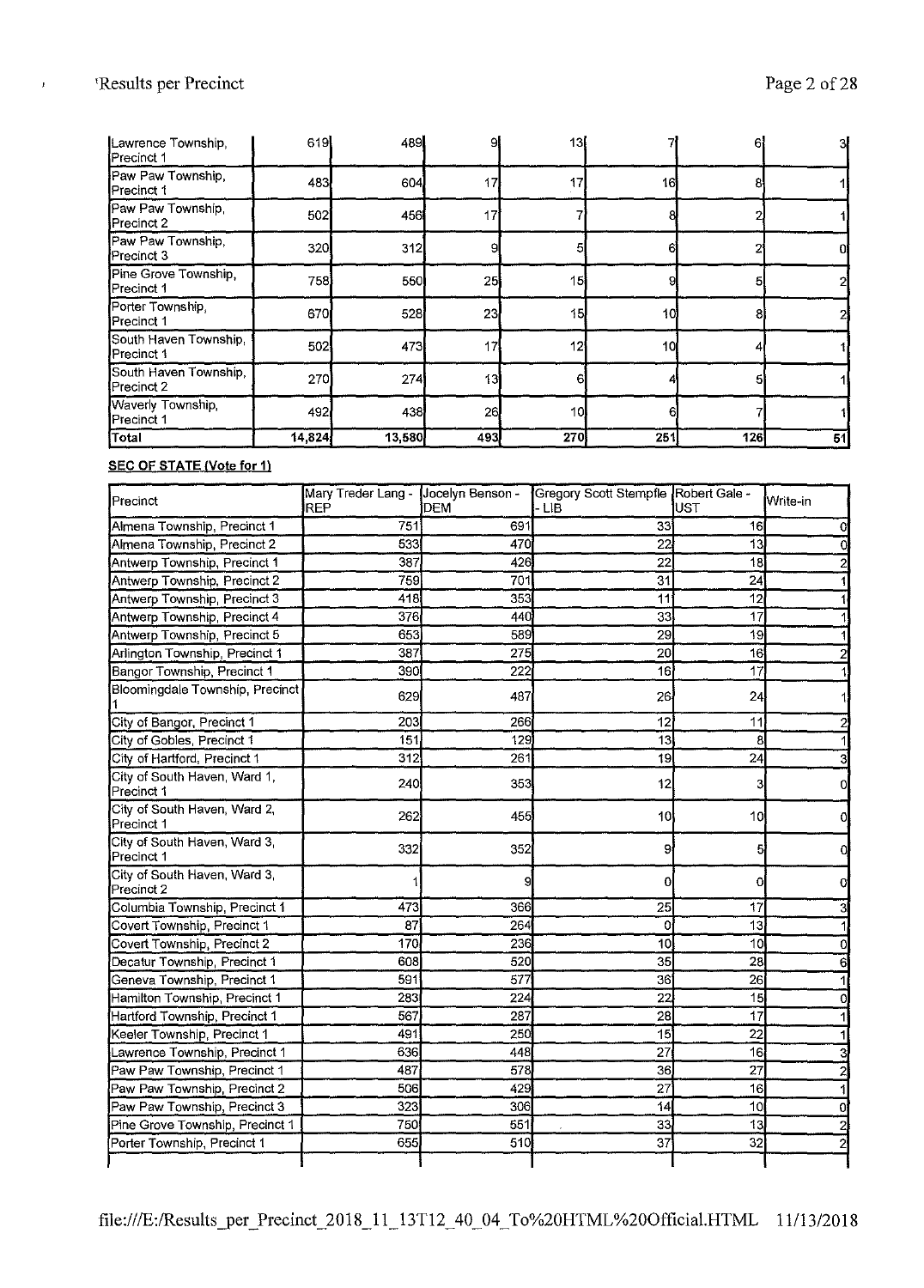| South Haven Township, Precinct | 509l   | 460.   | 20  | 20) |    |
|--------------------------------|--------|--------|-----|-----|----|
| South Haven Township, Precinct | 261    | 281    |     | 13  |    |
| Waverly Township, Precinct 1   | 484    | 415    |     |     |    |
| <b>Total</b>                   | 14.665 | 13.181 | 727 | 554 | 43 |

#### **ATTORNEY GEN {Vote for 1)**

| Precinct                                   | Tom Leonard -<br>REP | Dana Nessel -<br>DEM | Lisa Lane Gioia Gerald T. Van<br>- LIB | Sickle - UST    | Chris<br>Graveline | Write-in       |
|--------------------------------------------|----------------------|----------------------|----------------------------------------|-----------------|--------------------|----------------|
| Almena Township, Precinct 1                | 797                  | 595                  | 39                                     | 13              | 27                 |                |
| Almena Township, Precinct 2                | 570                  | 409                  | 21                                     |                 | 17                 |                |
| Antwerp Township, Precinct 1               | 431                  | 361                  | 24                                     | 8               | 2 <sub>1</sub>     |                |
| Antwerp Township, Precinct 2               | 800                  | 634                  | 34                                     | 17              | 21                 |                |
| Antwerp Township, Precinct 3               | 445                  | 303                  | 18                                     | 9               | 9                  |                |
| Antwerp Township, Precinct 4               | 411                  | 392                  | 25                                     | $\overline{15}$ | 15                 |                |
| Antwerp Township, Precinct 5               | 691                  | 515                  | 27                                     | 11              | 30                 |                |
| Arlington Township, Precinct 1             | 405                  | 241                  | 22                                     | 12              | 11                 |                |
| Bangor Township, Precinct 1                | 406                  | 198                  | 15                                     | 11              | 15                 |                |
| Bloomingdale Township,<br>Precinct 1       | 665                  | 416                  | 35                                     | 20              | 21                 |                |
| City of Bangor, Precinct 1                 | 201                  | 252                  | 8                                      | 8               | 18                 |                |
| City of Gobles, Precinct 1                 | 164                  | 103                  | 12                                     | 6               | 9                  |                |
| City of Hartford, Precinct 1               | 321                  | 232                  | 23                                     | 9               | 22                 |                |
| City of South Haven, Ward 1,<br>Precinct 1 | 248                  | 327                  | 13                                     |                 | 6                  |                |
| City of South Haven, Ward 2,<br>Precinct 1 | 260                  | 437                  | 10                                     | 12              | 12                 | oi             |
| City of South Haven, Ward 3,<br>Precinct 1 | 352                  | 321                  | 13                                     |                 |                    | 0l             |
| City of South Haven, Ward 3,<br>Precinct 2 |                      | 8                    | 0                                      | С               | 0                  | 0              |
| Columbia Township, Precinct 1              | 496                  | 318                  | 26                                     | 10              | 22                 |                |
| Covert Township, Precinct 1                | 92                   | 246                  |                                        |                 |                    | 0              |
| Covert Township, Precinct 2                | 161                  | 224                  | 13                                     | 6               | 14                 | 0              |
| Decatur Township, Precinct 1               | 651                  | 454                  | 39                                     | 16              | 24                 | 5              |
| Geneva Township, Precinct 1                | 612                  | 515                  | 46                                     | 17              | 22                 | 2              |
| Hamilton Township, Precinct 1              | 311                  | 191                  | 14                                     | 11              | 15                 | 0              |
| Hartford Township, Precinct 1              | 588                  | 244                  | 28                                     | 13              | 14                 |                |
| Keeler Township, Precinct 1                | 497                  | 228                  | 10                                     | 9               | 21                 |                |
| Lawrence Township, Precinct                | 648                  | 400                  | 19                                     | 21              | 28                 |                |
| Paw Paw Township, Precinct 1               | 509                  | 512                  | 38                                     | 31              | 21                 |                |
| Paw Paw Township, Precinct 2               | 524                  | 402                  | 21                                     | 11              | 12                 |                |
| Paw Paw Township, Precinct 3               | 355                  | 253                  | 17                                     | 11              | 11                 | 0              |
| Pine Grove Township, Precinct              | 782                  | 471                  | 33                                     | 18              | 26                 |                |
| Porter Township, Precinct 1                | 705                  | 437                  | 28                                     | 19              | 31                 | $\overline{c}$ |
| South Haven Township.<br>Precinct 1        | 534                  | 407                  | 24                                     | 20              | 20                 | $\vert$        |
| South Haven Township<br>Precinct 2         | 270                  | 243                  | 17                                     | 11              | 44                 | Э              |
| Waverly Township, Precinct 1               | 509                  | 362                  | 32                                     | 9               | 19                 | 1              |
| Total                                      | 15,413               | 11,651               | 751                                    | 405             | 582                | 62             |

#### **US Senator /Vote for 1)**

| <b>IPrecinct</b> | <b>REP</b> | DEM  | IJohn James Debbie Stabenow George E. Huffman Marcia Squier JJohn Howard<br>111 - UST | r- GRN | Wilhelm - NLP | Write-in |
|------------------|------------|------|---------------------------------------------------------------------------------------|--------|---------------|----------|
|                  | 794        | 685. |                                                                                       |        |               |          |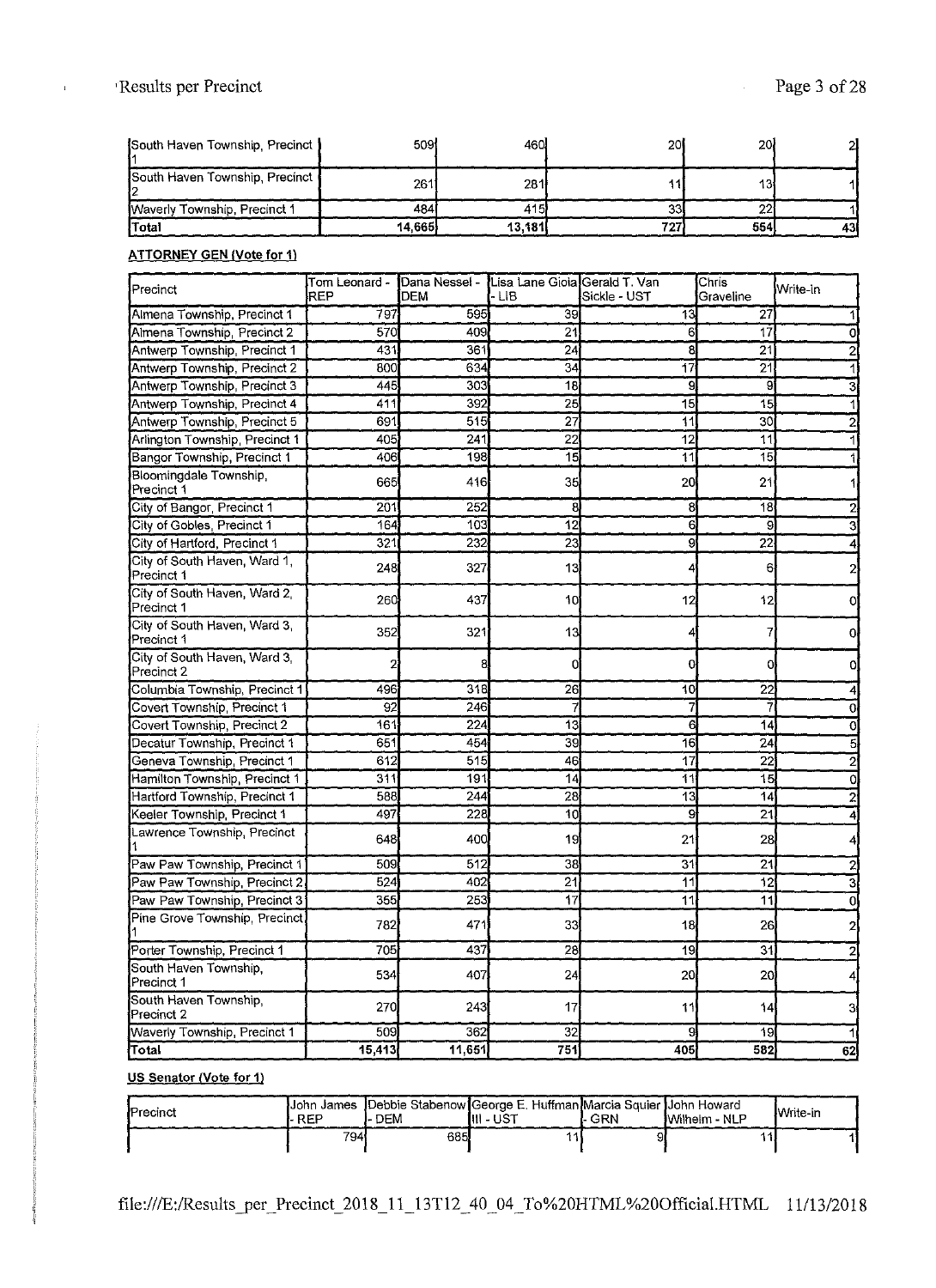| Almena Township, Precinct                  |     |     |                 |            |                |                |
|--------------------------------------------|-----|-----|-----------------|------------|----------------|----------------|
| Almena Township, Precinct                  | 564 | 469 | 4               | 10         |                |                |
| Antwerp Township, Precinct                 | 418 | 425 | 7               | 8          |                |                |
| Antwerp Township, Precinct                 | 812 | 691 | 11              | 13         |                |                |
| Antwerp Township, Precinct                 | 438 | 351 | 7               |            |                |                |
| Antwerp Township, Precinct                 | 427 | 428 | 10 <sub>l</sub> | 8          | 81             |                |
| Antwerp Township, Precinct,                | 680 | 594 | 15              | 12         |                |                |
| Arlington Township<br>Precinct 1           | 387 | 293 | 7               | 12         |                |                |
| <b>Bangor Township, Precinct</b>           | 400 | 230 | 14              | 9          |                |                |
| Bloomingdale Township,<br>Precinct 1       | 659 | 485 | 12              | 14         |                |                |
| City of Bangor, Precinct 1                 | 211 | 263 | 8               | 9          | 8              |                |
| City of Gobles, Precinct 1                 | 163 | 118 | 5               | 9          | 9              |                |
| City of Hartford, Precinct 1               | 339 | 257 | 9               | 13         | 6              |                |
| City of South Haven, Ward<br>1, Precinct 1 | 241 | 353 | 4               | 11         | З              |                |
| City of South Haven, Ward<br>2. Precinct 1 | 290 | 449 | 4               | 9          | 2              |                |
| City of South Haven, Ward<br>3, Precinct 1 | 330 | 374 | 2               | 21         | 2              |                |
| City of South Haven, Ward<br>3, Precinct 2 | 2   | 8   | O.              | 0          | 0l             |                |
| Columbia Township,<br>Precinct 1           | 497 | 356 | 10              | 17         |                |                |
| Covert Township, Precinct                  | 87  | 258 | 6               |            | 8,             |                |
| Covert Township, Precinct                  | 175 | 233 | 8               | 8          | 5              | 0l             |
| Decatur Township, Precinct                 | 643 | 516 | 14              | 19         | 13             | 61             |
| Geneva Township, Precinct                  | 634 | 570 | 13              | 13         | 10             |                |
| Hamilton Township,<br>Precinct 1           | 300 | 233 | 8 <sup>1</sup>  | 8          | $\overline{2}$ |                |
| Hartford Township, Precinct,               | 583 | 285 | 16              | 13         | 9              |                |
| Keeler Township, Precinct 1                | 501 | 269 | 4               | $6 \times$ | 4              | O.             |
| Lawrence Township,<br>Precinct 1           | 645 | 464 | 11              | 11         | 8              | 3              |
| Paw Paw Township,<br>Precinct 1            | 514 | 578 | 18              | 19         | 9              |                |
| Paw Paw Township,<br>Precinct 2            | 520 | 442 | 12              | 10         | 1              | 2              |
| Paw Paw Township,<br>Precinct 3            | 341 | 296 | 7               | 12         | 31             | 아              |
| Pine Grove Township,<br>Precinct 1         | 785 | 533 | 15              | 14         | 11             | 2              |
| Porter Township, Precinct 1                | 687 | 523 | 12              | 17         | $\mathbf{8}$   | $\overline{2}$ |
| South Haven Township,<br>Precinct 1        | 522 | 467 | 11              | 17         | 4              |                |
| South Haven Township,<br>Precinct 2        | 272 | 279 | 9               | $6 \mid$   | 7              | 0l             |
|                                            | 518 | 416 | 15              | 8          | 8              | 3              |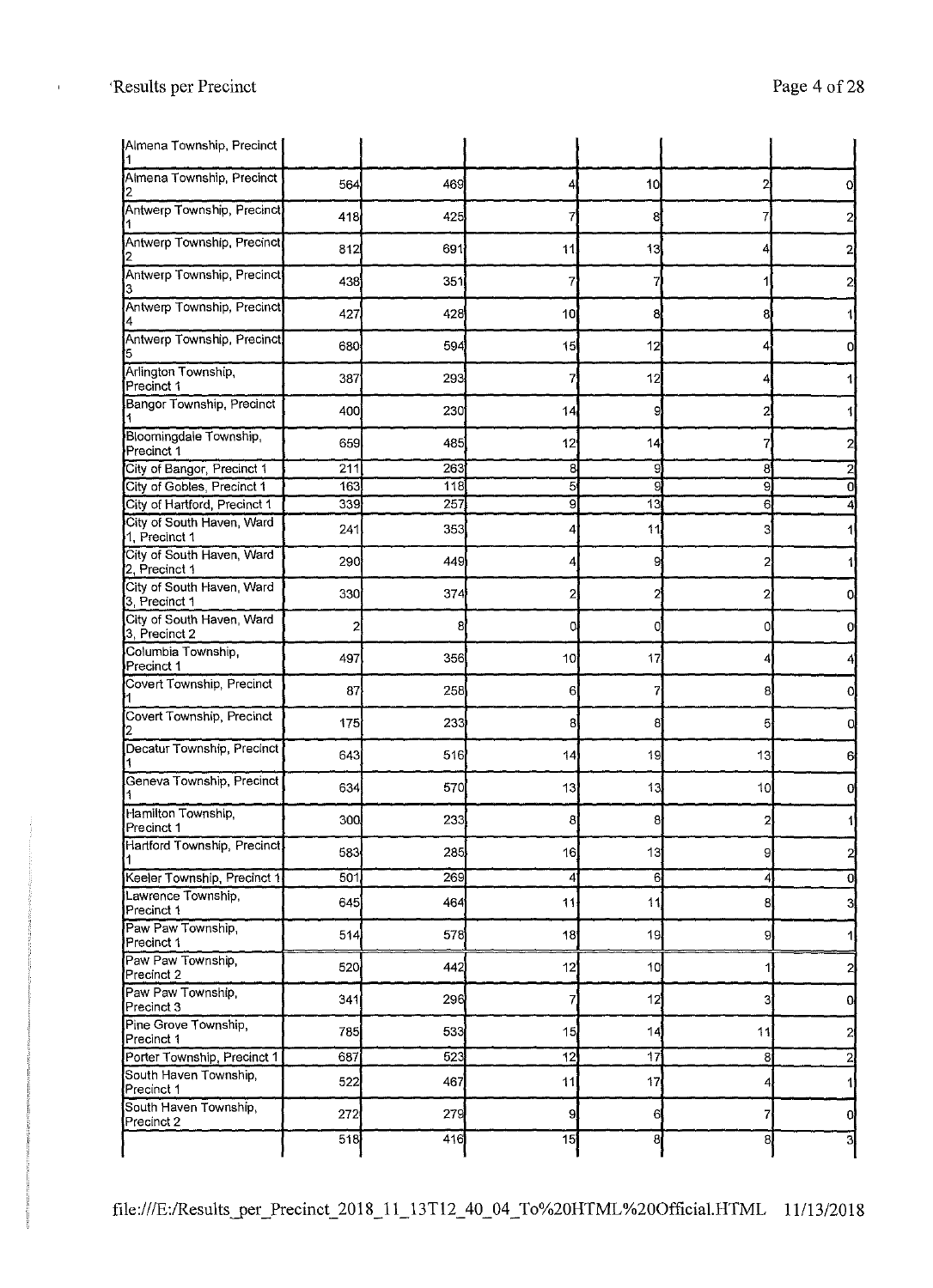| [Waverly Township, Precinct] |        |         |     |      |     |    |
|------------------------------|--------|---------|-----|------|-----|----|
| Total                        | 15,379 | 13.191' | 319 | 360i | 194 | 47 |

### **Rep in Congress 6 (Vote for 1)**

| Precinct                                |        |        | Fred Upton - REP Matt Longjohn - DEM Stephen J. Young - UST Write-in |    |
|-----------------------------------------|--------|--------|----------------------------------------------------------------------|----|
| Almena Township, Precinct 1             | 806    | 634    | 65                                                                   |    |
| Almena Township, Precinct 2             | 567    | 431    | 43                                                                   | 0  |
| Antwerp Township, Precinct 1            | 418    | 390    | 48                                                                   |    |
| Antwerp Township, Precinct 2            | 808    | 652    | 58                                                                   |    |
| Antwerp Township, Precinct 3            | 426    | 345    | 27                                                                   |    |
| Antwerp Township, Precinct 4            | 418    | 400    | 55                                                                   |    |
| Antwerp Township, Precinct 5            | 696    | 561    | 49                                                                   | 0  |
| Arlington Township, Precinct 1          | 393    | 271    | 40                                                                   | 0  |
| Bangor Township, Precinct 1             | 389    | 222    | 46                                                                   |    |
| Bloomingdale Township, Precinct 1       | 656    | 453    | 68                                                                   | Ω  |
| City of Bangor, Precinct 1              | 205    | 263    | 28                                                                   |    |
| City of Gobles, Precinct 1              | 162    | 114    | 23                                                                   |    |
| City of Hartford, Precinct 1            | 297    | 267    | 51                                                                   |    |
| City of South Haven, Ward 1, Precinct 1 | 251    | 331    | 20                                                                   | 3  |
| City of South Haven, Ward 2, Precinct ' | 273    | 444    | 32                                                                   | 2  |
| City of South Haven, Ward 3, Precinct 1 | 355    | 335    | 11                                                                   | 2  |
| City of South Haven, Ward 3, Precinct 2 |        | 8      | 0                                                                    | 0  |
| Columbia Township, Precinct 1           | 477    | 342    | 64                                                                   | 5  |
| Covert Township, Precinct 1             | 96     | 248    | 25                                                                   | 0  |
| Covert Township, Precinct 2             | 166    | 233    | 28                                                                   |    |
| Decatur Township, Precinct 1            | 614    | 509    | 84                                                                   | 10 |
| Geneva Township, Precinct 1             | 612    | 556    | 71                                                                   |    |
| Hamilton Township, Precinct 1           | 301    | 209    | 40                                                                   |    |
| Hartford Township, Precinct 1           | 554    | 297    | 58                                                                   |    |
| Keeler Township, Precinct 1             | 479    | 241    | 56                                                                   | 3  |
| Lawrence Township, Precinct 1           | 620    | 451    | 62                                                                   | 3  |
| Paw Paw Township, Precinct 1            | 484    | 567    | 88                                                                   | 2  |
| Paw Paw Township, Precinct 2            | 513    | 418    | 55                                                                   |    |
| Paw Paw Township, Precinct 3            | 342    | 283    | 30                                                                   | 0  |
| Pine Grove Township, Precinct 1         | 775    | 504    | 67                                                                   | 2  |
| Porter Township, Precinct 1             | 678    | 478    | 83                                                                   |    |
| South Haven Township, Precinct 1        | 505    | 442    | 68                                                                   | 2  |
| South Haven Township, Precinct 2        | 269    | 268    | 32                                                                   |    |
| Waverly Township, Precinct 1            | 496    | 405    | 64                                                                   |    |
| Total                                   | 15,102 | 12,572 | 1,639                                                                | 71 |

## **St Senator 26 (Vote for 1)**

| <b>I</b> Precinct                 | Aric Nesbitt -<br><b>IREP</b> | Garnet Lewis -<br>DEM | Erwin Haas -<br>LIВ | Robert M. Alway -<br><b>GRN</b> | <b>N</b> vrite-in |
|-----------------------------------|-------------------------------|-----------------------|---------------------|---------------------------------|-------------------|
| Almena Township, Precinct 1       | 854                           | 587                   | 29                  | 13                              |                   |
| Almena Township, Precinct 2       | 605                           | 403                   | 17                  | 81                              |                   |
| Antwerp Township, Precinct 1      | 508                           | 328                   | 17                  |                                 |                   |
| Antwerp Township, Precinct 2      | 867                           | 600                   | 33                  |                                 |                   |
| Antwerp Township, Precinct 3      | 493                           | 297                   | 8                   |                                 |                   |
| Antwerp Township, Precinct 4      | 451                           | 380                   | 18                  |                                 |                   |
| Antwerp Township, Precinct 5      | 745                           | 506                   | 21                  |                                 |                   |
| Arlington Township, Precinct 1    | 440                           | 232                   | 14                  | 12                              |                   |
| Bangor Township, Precinct 1       | 456                           | 179                   |                     |                                 |                   |
| Bloomingdale Township, Precinct 1 | 712                           | 410                   | 28                  | 17                              |                   |
| City of Bangor, Precinct 1        | 242                           | 238                   | 61                  | 61                              |                   |
| City of Gobles, Precinct 1        | 172                           | 112                   | 10 <sub>k</sub>     |                                 |                   |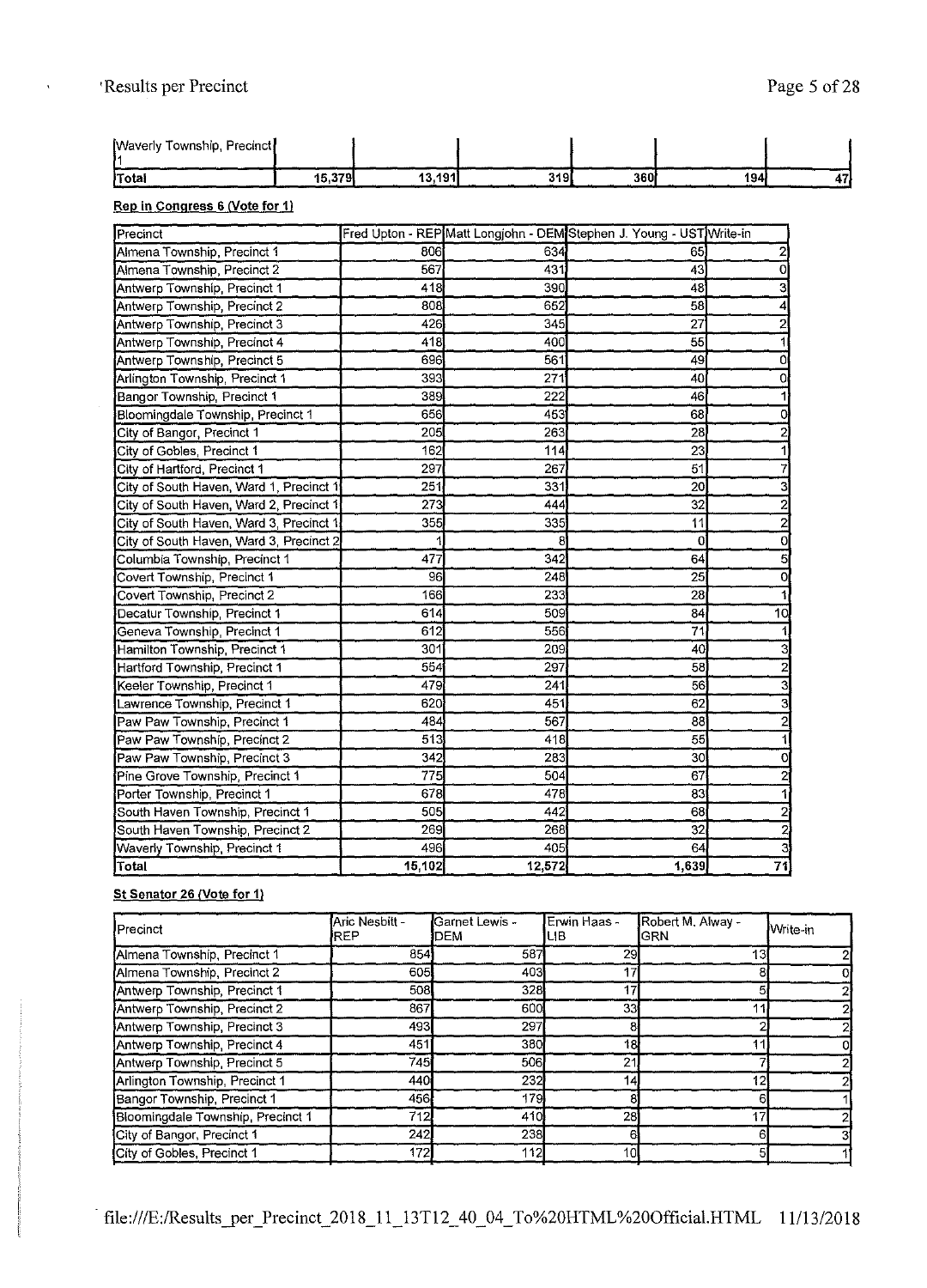$\bar{\mathrm{t}}$ 

 $\frac{1}{2} \left( \frac{1}{2} \right) \left( \frac{1}{2} \right) \left( \frac{1}{2} \right) \left( \frac{1}{2} \right) \left( \frac{1}{2} \right) \left( \frac{1}{2} \right) \left( \frac{1}{2} \right) \left( \frac{1}{2} \right) \left( \frac{1}{2} \right) \left( \frac{1}{2} \right) \left( \frac{1}{2} \right) \left( \frac{1}{2} \right) \left( \frac{1}{2} \right) \left( \frac{1}{2} \right) \left( \frac{1}{2} \right) \left( \frac{1}{2} \right) \left( \frac$ 

| City of Hartford, Precinct 1           | 363    | 217    | 24  | 13  |    |
|----------------------------------------|--------|--------|-----|-----|----|
| City of South Haven, Ward 1, Precinct  | 257    | 344    |     |     |    |
| City of South Haven, Ward 2, Precinct  | 290    | 429    | 14  | 11  |    |
| City of South Haven, Ward 3, Precinct. | 373    | 317    | 8   |     |    |
| City of South Haven, Ward 3, Precinct  |        |        |     |     |    |
| Columbia Township, Precinct 1          | 550    | 299    | 16  | 12  |    |
| Covert Township, Precinct 1            | 101    | 252    |     | 5   |    |
| Covert Township, Precinct 2            | 181    | 216    | 11  | 9   |    |
| Decatur Township, Precinct 1           | 752    | 410    | 27  | 12  |    |
| Geneva Township, Precinct 1            | 687    | 494    | 37  | 15  |    |
| Hamilton Township, Precinct 1          | 359    | 168    | 11  | 8   |    |
| Hartford Township, Precinct 1          | 629    | 229    | 22  | 14  |    |
| Keeler Township, Precinct 1            | 519    | 228    | 18  | 10  |    |
| Lawrence Township, Precinct 1          | 723    | 379    | 11  | 14  |    |
| Paw Paw Township, Precinct 1           | 580    | 504    | 24  | 14  |    |
| Paw Paw Township, Precinct 2           | 590    | 354    | 23  | 13  |    |
| Paw Paw Township, Precinct 3           | 380    | 263    | 6   | 4   |    |
| Pine Grove Township, Precinct 1        | 818    | 465    | 33  | 16  |    |
| Porter Township, Precinct 1            | 805    | 395    | 26  | 12  |    |
| South Haven Township, Precinct 1       | 577    | 401    | 14  | 17  |    |
| South Haven Township, Precinct 2       | 297    | 252    | 11  |     |    |
| Waverly Township, Precinct 1           | 566    | 351    | 20  | 14  |    |
| Total                                  | 16,943 | 11,247 | 577 | 328 | 56 |

#### **Representative 66 (Vote for 1)**

| Precinct                                |     | Beth Griffin - REP Dan Seibert - DEM Write-in |                |
|-----------------------------------------|-----|-----------------------------------------------|----------------|
| Almena Township, Precinct 1             | 808 | 652                                           | 3 <sub>l</sub> |
| Almena Township, Precinct 2             | 597 | 423                                           | 1              |
| Antwerp Township, Precinct 1            | 466 | 374                                           | 6              |
| Antwerp Township, Precinct 2            | 862 | 634                                           | $\overline{3}$ |
| Antwerp Township, Precinct 3            | 462 | 327                                           | 4              |
| Antwerp Township, Precinct 4            | 458 | 403                                           | 4              |
| Antwerp Township, Precinct 5            | 735 | 534                                           | 7              |
| Arlington Township, Precinct 1          | 428 | 252                                           | $\overline{3}$ |
| Bangor Township, Precinct 1             | 423 | 213                                           | $\overline{3}$ |
| Bloomingdale Township, Precinct 1       | 687 | 462                                           | $\overline{5}$ |
| City of Bangor, Precinct 1              | 237 | 256                                           | $\overline{2}$ |
| City of Gobles, Precinct 1              | 173 | 125                                           | 1              |
| City of Hartford, Precinct 1            | 358 | 247                                           | 6              |
| City of South Haven, Ward 1, Precinct 1 | 246 | 348                                           | $\overline{5}$ |
| City of South Haven, Ward 2, Precinct 1 | 296 | 440                                           | 4              |
| City of South Haven, Ward 3, Precinct 1 | 370 | 324                                           | 0              |
| Columbia Township, Precinct 1           | 530 | 330                                           | 7              |
| Covert Township, Precinct 1             | 98  | 264                                           | 0              |
| Covert Township, Precinct 2             | 186 | 227                                           |                |
| Decatur Township, Precinct 1            | 703 | 488                                           | 12             |
| Geneva Township, Precinct 1             | 686 | 526                                           | 4              |
| Hamilton Township, Precinct 1           | 334 | 201                                           | $\overline{2}$ |
| Hartford Township, Precinct 1           | 613 | 257                                           | 7              |
| Keeler Township, Precinct 1             | 522 | 246                                           | $\overline{2}$ |
| Lawrence Township, Precinct 1           | 681 | 434                                           | $\overline{5}$ |
| Paw Paw Township, Precinct 1            | 548 | 562                                           | 4              |
| Paw Paw Township, Precinct 2            | 560 | 406                                           | 1.             |
|                                         |     |                                               |                |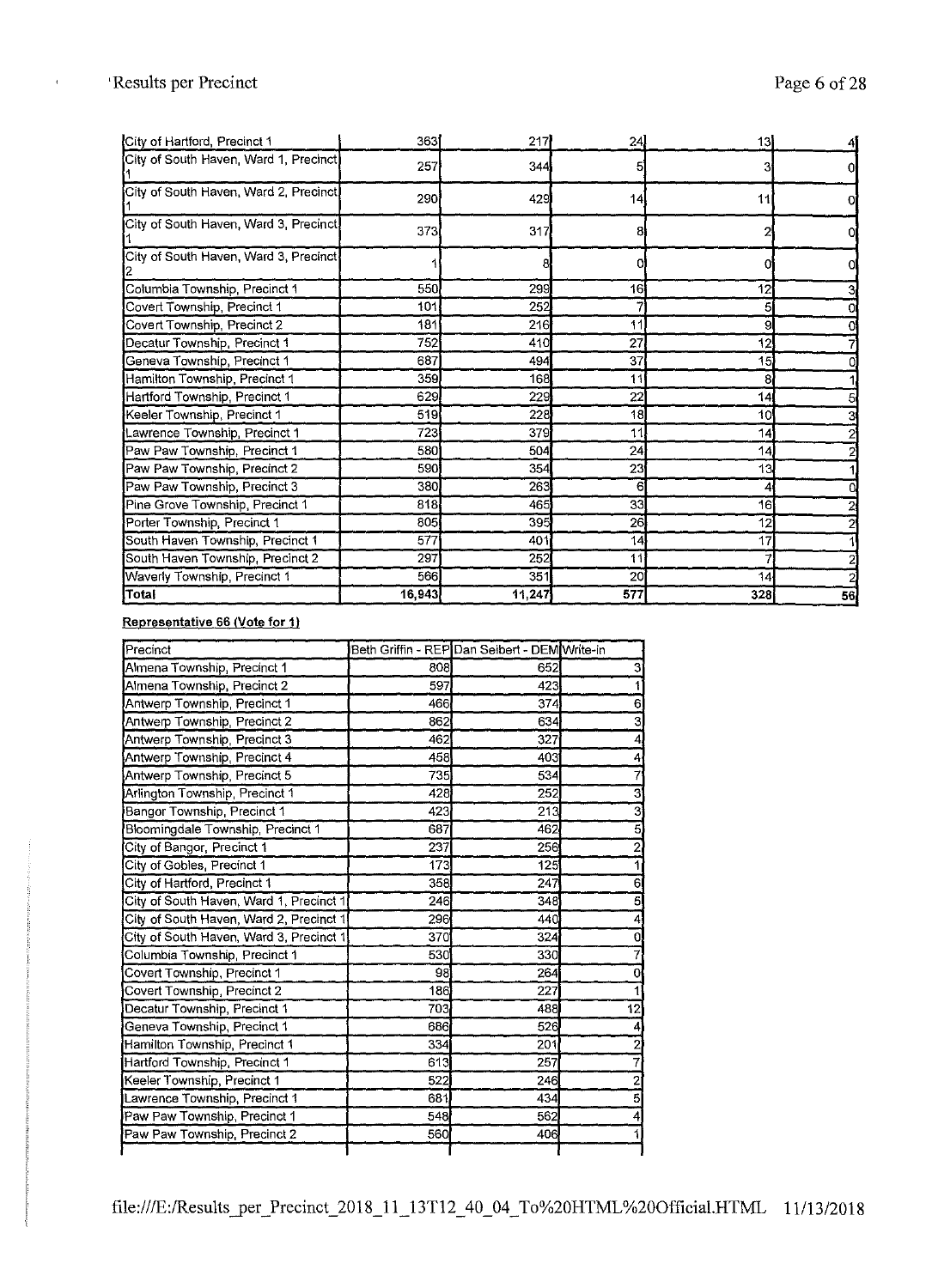## 'Results per Precinct Page 7 of 28

| Pine Grove Township, Precinct 1<br>Porter Township, Precinct 1 | 814<br>735Í | 502<br>481      |      |
|----------------------------------------------------------------|-------------|-----------------|------|
| South Haven Township, Precinct 1                               | 584         | 415             |      |
| South Haven Township, Precinct 2                               | <b>286</b>  | 27 <sub>1</sub> |      |
| Waverly Township, Precinct 1                                   | 517         | 413             |      |
| Total                                                          | 16.372      | 12.312          | 1221 |

#### **Representative 80 (Vote for 1}**

| <b>I</b> Precinct                        | Mary Whiteford - REP Mark Ludwig - DEM Write-in |  |
|------------------------------------------|-------------------------------------------------|--|
| City of South Haven, Ward 3, Precinct 2. |                                                 |  |
| lTotal                                   |                                                 |  |

#### **State Brd of Ed (Vote for 2)**

| Precinct                                      | Tami<br>Carlone<br>- REP | Richard<br>Zeile -<br>REP | Judith P.<br>Pritchett -<br><b>DEM</b> | Tiffanv<br>Tilley -<br><b>DEM</b> | Scotty<br>Boman<br>- LIB | John<br>Tatar<br><b>LIB</b> | Karen<br>Adams<br>- UST | Douglas<br>Levesque<br>- UST | Sherry<br>Α.<br>Wells -<br>GRN | Mary<br>Anne<br>Hering -<br>WCP | Logan<br>R.<br>Smith -<br><b>WCP</b> | Write-in       |
|-----------------------------------------------|--------------------------|---------------------------|----------------------------------------|-----------------------------------|--------------------------|-----------------------------|-------------------------|------------------------------|--------------------------------|---------------------------------|--------------------------------------|----------------|
| Almena<br>Township,<br>Precinct 1             | 648                      | 587                       | 542                                    | 495                               | 67                       | 39                          | 31                      | 19                           | 16                             | 46                              | 33                                   | 2              |
| Almena<br>Township,<br>Precinct 2             | 475                      | 425                       | 395                                    | 338                               | 26                       | 17                          | 22                      | 11                           | 10                             | 34                              | 21                                   | 0              |
| Antwerp<br>Township,<br>Precinct 1            | 343                      | 293                       | 331                                    | 315                               | 22                       | 19                          | 27                      | 11                           | 4                              | 45                              | 32                                   | 4              |
| Antwerp<br>Township.<br>Precinct 2            | 683                      | 615                       | 620                                    | 586                               | 46                       | 32                          | 31                      | 17                           | 24                             | 58                              | 29                                   | 4              |
| Antwerp<br>Township,<br>Precinct 3            | 357                      | 307                       | 286                                    | 273                               | 27                       | 16                          | 13                      | 5                            | 13                             | 21                              | 16                                   | 5              |
| Antwerp<br>Township,<br>Precinct 4            | 351                      | 300                       | 348                                    | 324                               | 31                       | 25                          | 18                      | 9                            | 12                             | 47                              | 32                                   | 4              |
| Antwerp<br>Township.<br>Precinct 5            | 581                      | 518                       | 471                                    | 426                               | 29                       | 27                          | 19                      | 8                            | 24                             | 35                              | 25                                   | 6              |
| Arlington<br>Township.<br>Precinct 1          | 337                      | 307                       | 219                                    | 193                               | 16                       | 15 <sup>1</sup>             | 29                      | 10 <sup>1</sup>              | 18                             | 21                              | 26                                   | 2              |
| Bangor<br>Township.<br>Precinct 1             | 341                      | 292                       | 176                                    | 163                               | 24                       | 16                          | 25                      | 10                           | 10                             | 33                              | 25                                   | 2              |
| Bloomingdale<br>Township.<br>Precinct 1       | 562                      | 527                       | 363                                    | 347                               | 33                       | 27                          | 30                      | 18                           | 23                             | 38                              | 32                                   | 5              |
| City of Bangor,<br>Precinct 1                 | 168                      | 144                       | 220                                    | 208                               | 10 <sub>l</sub>          | 4                           | 14                      | 7                            | 8                              | 25                              | 20 <sub>l</sub>                      | 2              |
| City of Gobles,<br>Precinct 1                 | 125                      | 111                       | 92                                     | 94                                | 8                        | 9                           | 11                      | 5                            | 6                              | 12                              | 9                                    | $\overline{c}$ |
| City of Hartford,<br>Precinct 1               | 261                      | 234                       | 199                                    | 195                               | 19                       | 15                          | 13                      | 4                            | 9                              | 34                              | 40                                   | 5              |
| City of South<br>Haven, Ward 1,<br>Precinct 1 | 202                      | 191                       | 294                                    | 290                               | 24                       | 10 <sub>l</sub>             | 18                      | $\overline{5}$               | 12                             | 18                              | 6                                    | O              |
| City of South<br>Haven, Ward 2,<br>Precinct 1 | 222                      | 200                       | 383                                    | 363                               | 25                       | 14                          | 20 <sub>1</sub>         | g                            | 18                             | 19                              | 8                                    | 1              |
| City of South<br>Haven, Ward 3.<br>Precinct 1 | 305                      | 259                       | 3081                                   | 288                               | 15                       | 7                           | 15                      | 8                            | 10                             | 13                              | 8                                    | d              |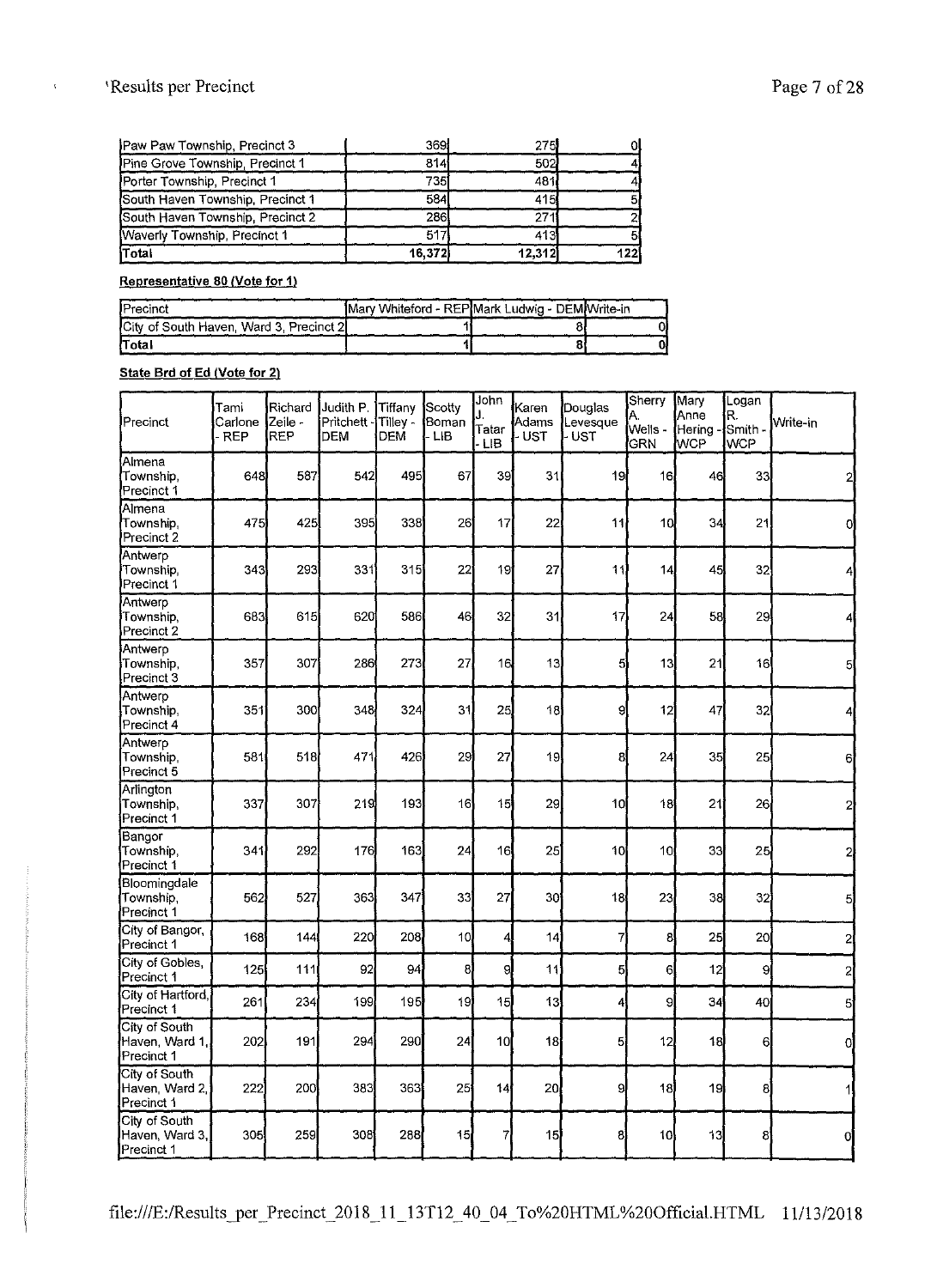$\mathbf{r}$ 

| City of South<br>Haven, Ward 3,<br>Precinct 2 | 2      | 2      |        | 8     | 0   | 0l  | ΟĪ               | 0l  | 01  | 0l    | 01  | οJ           |
|-----------------------------------------------|--------|--------|--------|-------|-----|-----|------------------|-----|-----|-------|-----|--------------|
| Columbia<br>Township,<br>Precinct 1           | 413    | 362    | 278    | 249   | 19  | 19  | 21               | 16  | 18  | 34    | 25  |              |
| Covert<br>Township,<br>Precinct 1             | 75     | 69     | 209    | 215   | 5   | 3İ  | 8                | 3   | 10  | 20    | 14  |              |
| Covert<br>Township,<br>Precinct 2             | 126    | 103    | 191    | 177   | 7   | 4   | 13               | 7   | 6   | 28    | 21  |              |
| Decatur<br>Township,<br>Precinct 1            | 516    | 464    | 434    | 397   | 33  | 27  | 29               | 11  | 19  | 53    | 52  | 6            |
| Geneva<br>Township,<br>Precinct 1             | 515    | 444    | 456    | 421   | 51  | 44  | 32               | 12  | 21  | 53    | 38  |              |
| Hamilton<br>Township.<br>Precinct 1           | 268    | 230    | 176    | 147   | 20  | 13  | 13               | 8   | 6   | 19    | 18  |              |
| Hartford<br>Township,<br>Precinct 1           | 491    | 443    | 222    | 190   | 25  | 29  | 26               | 17  | 12  | 30    | 21  |              |
| Keeler<br>Township,<br>Precinct 1             | 422    | 375    | 204    | 193   | 13  | 16  | 16               | 7   | 9   | 33    | 29  | 5            |
| <b>L</b> awrence<br>Township,<br>Precinct 1   | 546    | 478    | 363    | 336   | 22  | 21  | 18               | 7   | 17  | 32    | 29  | 31           |
| Paw Paw<br>Township,<br>Precinct 1            | 418    | 375    | 468    | 435   | 34  | 29  | 28               | 12  | 21  | 56    | 43  |              |
| Paw Paw<br>Township,<br>Precinct 2            | 428    | 394    | 352    | 322   | 33  | 19  | 24               | 5   | 16  | 36    | 26  |              |
| Paw Paw<br>Township,<br>Precinct 3            | 282    | 258    | 235    | 213   | 22  | 21  | 13               | 8   | 13  | 30    | 16  |              |
| Pine Grove<br>Township,<br>Precinct 1         | 657    | 551    | 418    | 386   | 36  | 27  | 36               | 20  | 21  | 52    | 57  | 3            |
| Porter<br>Township,<br>Precinct 1             | 594    | 515    | 421    | 382   | 37  | 27  | 33               | 14) | 17  | 47    | 33  | 타            |
| South Haven<br>Township,<br>Precinct 1        | 436    | 394    | 367    | 340)  | 37  | 21  | 30 <sub>l</sub>  | 13  | 24  | 42    | 38  | οI           |
| South Haven<br>Township,<br>Precinct 2        | 228    | 207    | 224    | 217   | 23  | 20  | 12               | 9   | 8   | 24    | 17  | $\mathbf{2}$ |
| <b>Waverly</b><br>Township,<br>Precinct 1     | 411    | 365    | 319    | 294   | 37  | 29  | 28               | 11  | 16  | 32    | 28  | 3            |
| Total                                         | 12,789 | 11,339 | 10,591 | 9,820 | 876 | 661 | $\overline{721}$ | 336 | 481 | 1,120 | 867 | 93]          |

## **U OF M REGENT (Vote for 2)**

| Precinct                                                  | <b>IAndrea</b><br>lFischer<br>Newman -<br>IREP | IAndrew<br>Richner<br><b>REP</b> | Jordan<br>∵- IAcker -<br><b>DEM</b> | Paul<br><b>i</b> Brown<br><b>DEM</b><br>ь. | IJames<br><b>i</b> Lewis<br>Hudler -<br>ЩB | lJohn<br>lJascob<br>I- LIB | IJoe<br>Sanger<br>UST | <b>I</b> Crvstal<br>Nan<br><b>Sickle -</b><br>,∪ST | lKevin A. ∣<br><b>Graves</b> -<br>IGRN | <b>I</b> Marge<br><b>lKatchmark</b><br><b>I</b> Sallows -<br>INLP | Write-in |
|-----------------------------------------------------------|------------------------------------------------|----------------------------------|-------------------------------------|--------------------------------------------|--------------------------------------------|----------------------------|-----------------------|----------------------------------------------------|----------------------------------------|-------------------------------------------------------------------|----------|
| <b>I</b> Almena<br><b>iTownship.</b><br><b>Precinct 1</b> | 610                                            | 579                              | 495                                 | 466I                                       | 49                                         | 52                         | 21                    | 36                                                 | 23                                     | 30I                                                               | 51       |
|                                                           | 469                                            | 397                              | 341                                 | 327                                        | 21                                         | 24                         | 22i                   | 27                                                 | 21                                     |                                                                   |          |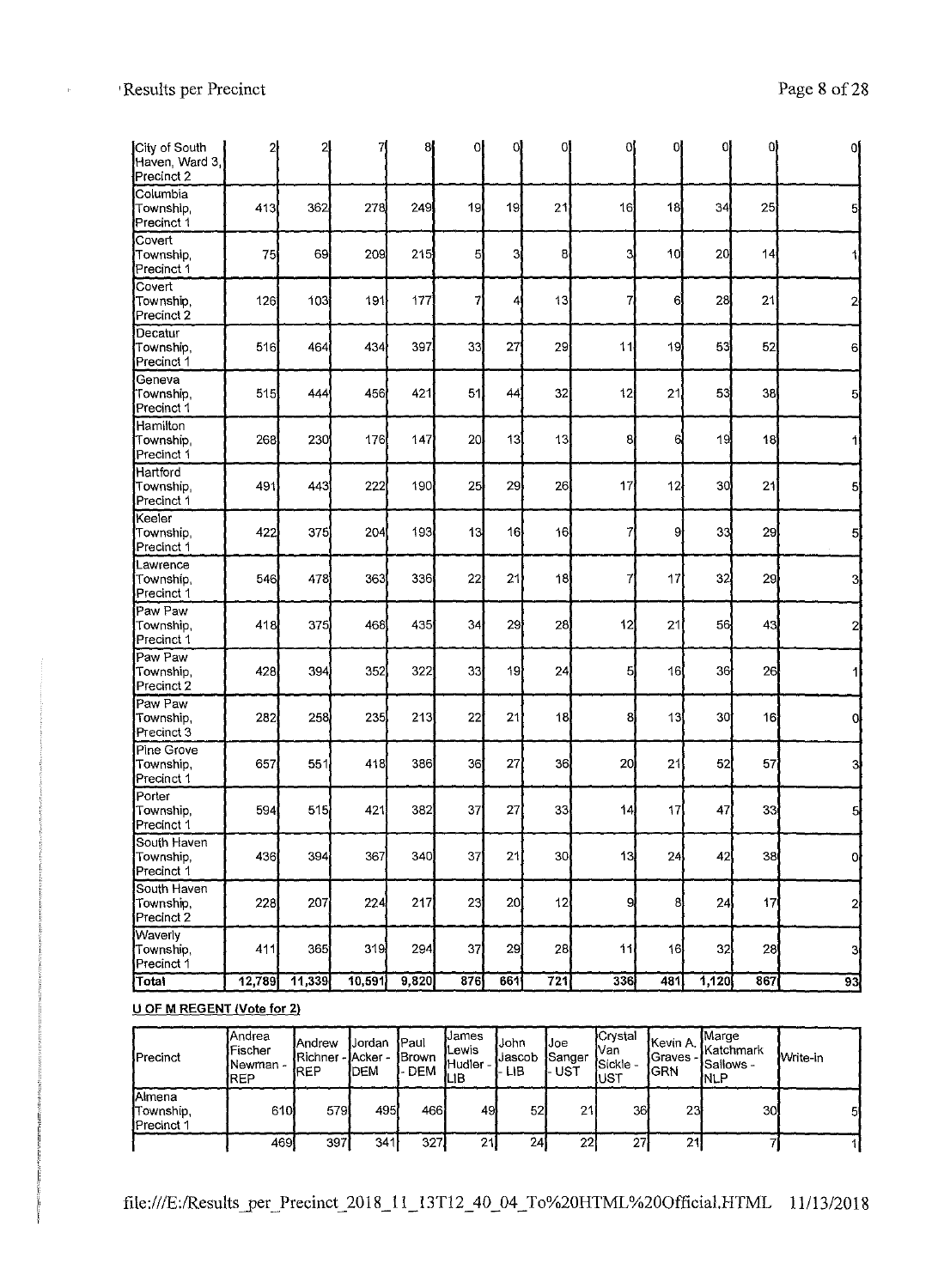| <b>[Almena</b><br>Township,<br>Precinct 2     |              |     |      |     |                |                 |    |    |                 |                 |                 |
|-----------------------------------------------|--------------|-----|------|-----|----------------|-----------------|----|----|-----------------|-----------------|-----------------|
| Antwerp<br>Township,<br>Precinct 1            | 331          | 301 | 319  | 305 | 20             | 16              | 15 | 25 | 16              | 8               | 10 <sup>1</sup> |
| Antwerp<br>Township,<br>Precinct 2            | 663          | 615 | 560  | 535 | 34             | 38              | 25 | 38 | 27              | 27              | 6               |
| Antwerp<br>Township,<br>Precinct 3            | 349          | 318 | 261  | 257 | 16             | 17              | 14 | 17 | 10              | 9               | 6               |
| Antwerp<br>Township,<br>Precinct 4            | 328          | 316 | 338  | 323 | 20             | 21              | 22 | 32 | 19              | 24              | 5               |
| Antwerp<br>Township,<br>Precinct 5            | 545          | 511 | 444  | 401 | 22             | 23              | 16 | 36 | 11              | 18              | 7               |
| Arlington<br>Township,<br>Precinct 1          | 324          | 300 | 214  | 199 | 17             | 20              | 21 | 21 | 18              | 10 <sub>l</sub> | $\mathbf{5}$    |
| Bangor<br>Township,<br>Precinct 1             | 335          | 307 | 169  | 160 | 13             | 21              | 21 | 29 | 8               | 9               | 2               |
| Bloomingdale<br>Township,<br>Precinct 1       | 547          | 527 | 336  | 311 | 36             | 27              | 28 | 29 | 20              | 26              | 7               |
| City of Bangor,<br>Precinct 1                 | 179          | 151 | 211  | 205 | 9              | $\overline{7}$  | 8  | 13 | 13              | 13              | $\mathbf{z}$    |
| City of Gobles,<br>Precinct 1                 | 127          | 116 | 86   | 80  | 5              | 9l              | 8  | 17 | 6               | 9               | 2               |
| City of Hartford,<br>Precinct 1               | 273          | 236 | 198  | 189 | 27             | 13              | 13 | 24 | 12              | 8               | 71              |
| City of South<br>Haven, Ward 1,<br>Precinct 1 | 209          | 195 | 270  | 279 | 18             | 18              | 8  | 20 | 16              | 8               | 0l              |
| City of South<br>Haven, Ward 2,<br>Precinct 1 | 233          | 199 | 356  | 350 | 16             | 17              | 12 | 22 | 4               | 20 <sup>1</sup> | 0l              |
| City of South<br>Haven, Ward 3,<br>Precinct 1 | 309          | 272 | 292  | 275 | 9              | 10 <sub>l</sub> | 9  | 15 | 6               |                 | <sub>0</sub>    |
| City of South<br>Haven, Ward 3,<br>Precinct 2 | $\mathbf{2}$ | 2   | 8    | 8   | 0              | oļ              | 0l | 0  | O               | 0l              | 0,              |
| Columbia<br>Township,<br>Precinct 1           | 398          | 360 | 262  | 239 | 28             | 22              | 20 | 25 | 19              | 14              | 8               |
| Covert<br>Township,<br>Precinct 1             | 76           | 67  | 211  | 215 | 4              | 5               | 6  | 8  | 8               | 4               |                 |
| Covert<br>Township,<br>Precinct 2             | 133          | 114 | 188∫ | 181 | $\overline{7}$ | 8               | 16 | 8  | 11              | 13              | $\overline{0}$  |
| Decatur<br>Township,<br>Precinct <sup>1</sup> | 525          | 462 | 404  | 401 | 31             | 27              | 32 | 32 | 30              | 20              | 11              |
| Geneva<br>Township,<br>Precinct 1             | 512          | 455 | 430  | 414 | 51             | 45              | 28 | 48 | 26              | 20              | 6               |
| Hamilton<br>Township,<br>Precinct 1           | 252          | 230 | 158  | 153 | 13             | 13              | 14 | 13 | 12              | 10 <sup>1</sup> | 11              |
|                                               | 481          | 450 | 213  | 192 | 25             | 32              | 14 | 20 | $\overline{17}$ | $\overline{1}3$ |                 |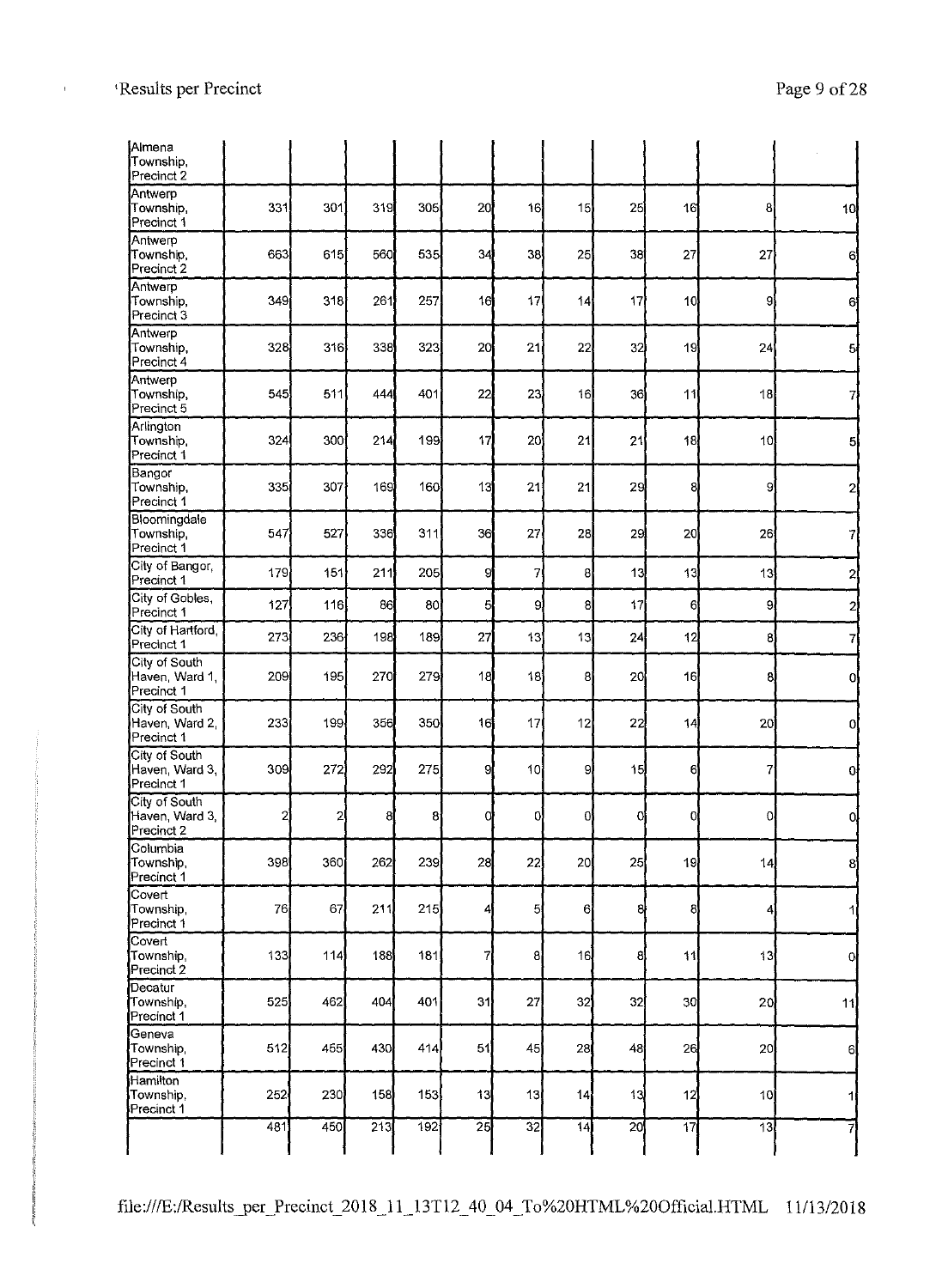$\bar{1}$ 

| Hartford<br>Township.<br>Precinct 1       |        |        |       |       |     |                 |                 |     |                |     |     |
|-------------------------------------------|--------|--------|-------|-------|-----|-----------------|-----------------|-----|----------------|-----|-----|
| Keeler<br>Township,<br>Precinct 1         | 425    | 381    | 191   | 185   | 16  | 21              | 24              | 28  | 8              | 16  | 61  |
| Lawrence<br>Township,<br>Precinct 1       | 533    | 474    | 335   | 314   | 18  | 22              | 26              | 32  | 12             | 16  | 5   |
| Paw Paw<br>Township,<br>Precinct 1        | 422    | 376    | 427   | 433   | 31  | 27              | 23              | 40  | 23             | 21  |     |
| Paw Paw<br>Township,<br>Precinct 2        | 422    | 393    | 314   | 299   | 20  | 25              | 18              | 32  | 23             | 15  | 4   |
| Paw Paw<br>Township,<br>Precinct 3        | 288    | 255    | 221   | 224   | 15  | 16              | 16              | 24  | 12             | 7   | 0   |
| Pine Grove<br>Township,<br>Precinct 1     | 626    | 575    | 400   | 382   | 35  | 29              | 32              | 31  | 3 <sub>1</sub> | 21  | 6   |
| Porter<br>Township,<br>Precinct 1         | 583    | 524    | 387   | 384   | 34  | 28              | 30              | 33  | 13             | 24  | 6   |
| South Haven<br>Township<br>Precinct 1     | 426    | 398    | 342   | 338   | 28  | 30 <sup>1</sup> | 20 <sub>l</sub> | 29  | 28             | 23  |     |
| South Haven<br>Township,<br>Precinct 2    | 234    | 209    | 203   | 202   | 20  | 20              | 15              | 22  | 9              | 61  | 4   |
| <b>Waverly</b><br>Township,<br>Precinct 1 | 390    | 368    | 291   | 287   | 23  | 23              | 22              | 33  | 20             | 20  | 5   |
| Total                                     | 12,559 | 11,433 | 9,875 | 9,513 | 731 | 726             | 619             | 859 | 542            | 496 | 140 |

**MSU TRUSTEE Note for 2)** 

| Precinct                             | Dave<br>Dutch<br>REP | <b>i</b> Mike<br>Miller-<br>REP | lBrianna<br>T. Scott<br><b>DEM</b> | Kelly<br>Charron<br>Tebay -<br><b>DEM</b> | Bruce<br>Campbell<br><b>LIB</b> | Tim<br><b>Orzechowski</b><br>- LIB | Janet<br>M.<br>Sanger<br><b>UST</b> | John<br>lPaul.<br>Sanger<br><b>UST</b> | Aaron<br>Mariasy<br><b>GRN</b> | Bridgette<br>IR.<br>Abraham-<br><b>i</b> Guzman -<br><b>INLP</b> | Write-in |
|--------------------------------------|----------------------|---------------------------------|------------------------------------|-------------------------------------------|---------------------------------|------------------------------------|-------------------------------------|----------------------------------------|--------------------------------|------------------------------------------------------------------|----------|
| Almena<br>Township,<br>Precinct 1    | 594                  | 583                             | 510                                | 459                                       | 54                              | 41                                 | 39                                  | 28                                     | 15                             | 20                                                               | 5        |
| Almena<br>Township,<br>Precinct 2    | 418                  | 422                             | 366                                | 327                                       | 26                              | 22                                 | 34                                  | 23                                     | 13                             | 8                                                                | 3        |
| Antwerp<br>Township,<br>Precinct 1   | 309                  | 315                             | 323                                | 309                                       | 21                              | 17                                 | 26                                  | 16                                     | 12                             | 14                                                               | 11       |
| Antwerp<br>Township,<br>Precinct 2   | 629                  | 642                             | 582                                | 535                                       | 42                              | 35 <sup>1</sup>                    | 30 <sup>1</sup>                     | 27                                     | 19                             | 20                                                               | 5        |
| Antwerp<br>Township,<br>Precinct 3   | 323                  | 327                             | 274                                | 256                                       | 23                              | 14                                 | 17                                  | 15                                     | 9                              | 4                                                                | 5        |
| Antwerp<br>Township,<br>Precinct 4   | 326                  | 297                             | 349                                | 324                                       | 33                              | 20                                 | 30 <sup>1</sup>                     | 24                                     | 3                              | 19                                                               |          |
| Antwerp<br>Township,<br>Precinct 5   | 529                  | 522                             | 447                                | 404                                       | 34                              | 18                                 | 28                                  | 14                                     | 9                              | 16                                                               | я        |
| Arlington<br>Township,<br>Precinct 1 | 326                  | 302                             | 218                                | 190                                       | 22                              | 15                                 | 21                                  | 14                                     | 17                             | 13                                                               | 51       |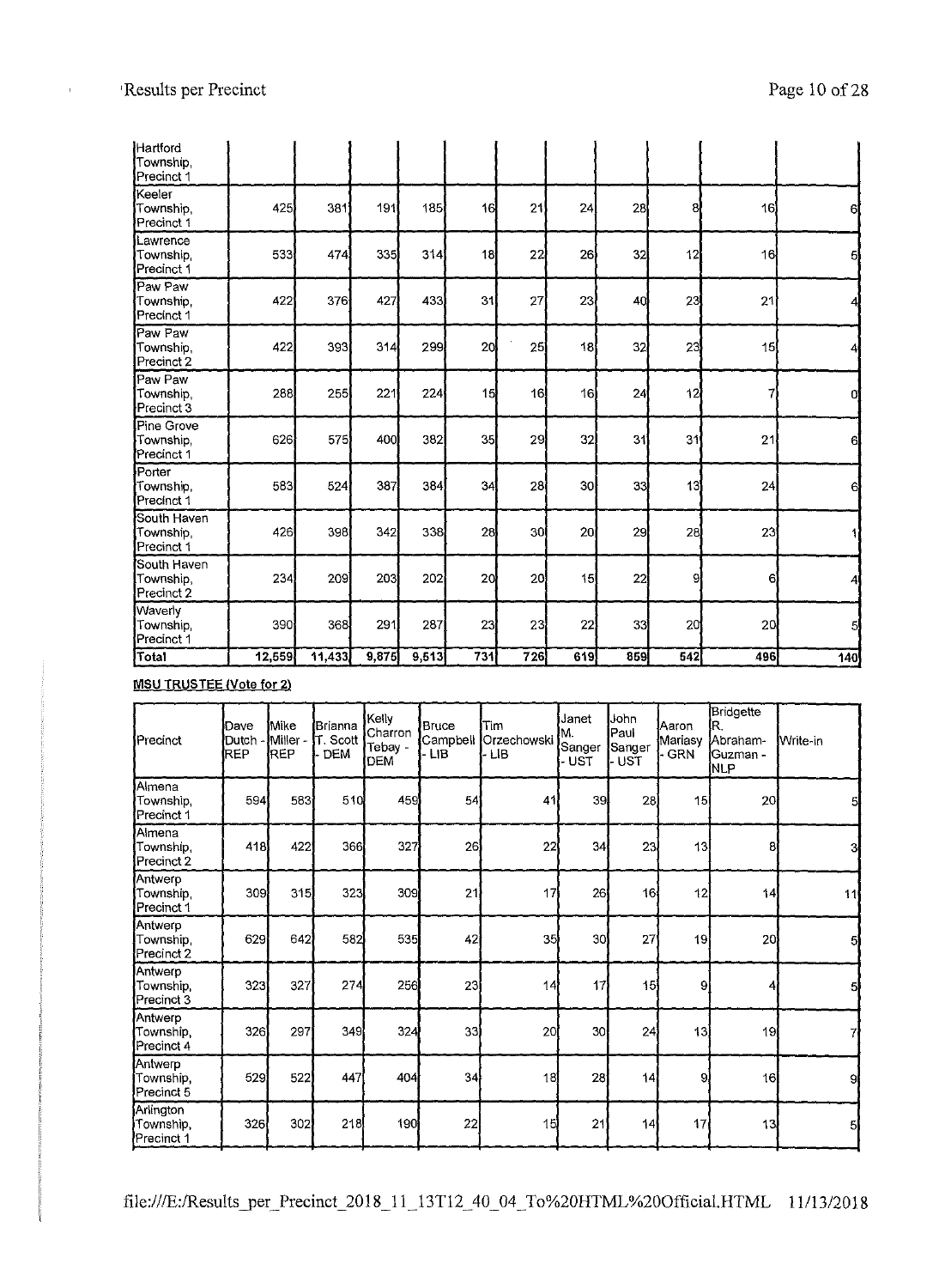| Bangor<br>Township,<br>Precinct 1             | 316          | 316            | 195 | 157 | 18             | 12 | 33              | 16              | 7               | 17 |                 |
|-----------------------------------------------|--------------|----------------|-----|-----|----------------|----|-----------------|-----------------|-----------------|----|-----------------|
| Bloomingdale<br>Township,<br>Precinct 1       | 528          | 532            | 368 | 304 | 38             | 27 | 33              | 28              | 15              | 18 | 10              |
| City of Bangor,<br>Precinct 1                 | 166          | 171            | 223 | 196 | 9              | 5  | 10 <sup>1</sup> | 9               | 11              | 10 | 3               |
| City of Gobles,<br>Precinct 1                 | 118          | 116            | 94  | 77  | 13             | 7  | 21              | 10 <sub>1</sub> | 3               | 7  |                 |
| City of<br>Hartford,<br>Precinct 1            | 254          | 252            | 204 | 186 | 25             | 10 | 20              | 15              | 10 <sub>1</sub> | 12 |                 |
| City of South<br>Haven, Ward<br>1, Precinct 1 | 197          | 191            | 295 | 266 | 21             | 15 | 13              | 12              | 12              | 11 |                 |
| City of South<br>Haven, Ward<br>2, Precinct 1 | 214          | 215            | 391 | 337 | 20             | 14 | 14              | 12              | 15              | 10 |                 |
| City of South<br>Haven, Ward<br>3, Precinct 1 | 295          | 279            | 288 | 272 | 15             | 11 | 14              | $\mathbf{8}$    | $\overline{7}$  | 9  | O               |
| City of South<br>Haven, Ward<br>3, Precinct 2 | $\mathbf{2}$ | $\overline{2}$ | 8   | 8   | 0              | Ω  | 0               | 0               | <sub>0</sub>    | 0  | 0               |
| Columbia<br>Township,<br>Precinct 1           | 382          | 372            | 277 | 244 | 2 <sup>1</sup> | 22 | 29              | 26              | 12              | 13 | 81              |
| Covert<br>Township,<br>Precinct 1             | 60           | 71             | 236 | 200 | 5              | 8  | 7               | 8               | $\mathbf{7}$    | 7  |                 |
| Covert<br>Township,<br>Precinct 2             | 121          | 120            | 195 | 170 | 14             |    | 16              | 13              | 7               | 14 |                 |
| Decatur<br>Township,<br>Precinct 1            | 469          | 495            | 429 | 384 | 38             | 25 | 42              | 25              | 15              | 23 | 10 <sub>1</sub> |
| Geneva<br>Township,<br>Precinct 1             | 474          | 480            | 450 | 383 | 61             | 47 | 39              | 32              | 21              | 23 | 5               |
| Hamilton<br>Township<br>Precinct 1            | 246          | 238            | 175 | 155 | 18             | 9  | 15              | 11              | 8               | 10 |                 |
| Hartford<br>Township,<br>Precinct 1           | 468          | 467            | 227 | 178 | 3 <sup>1</sup> | 22 | 24              | 15              | 7               | 8  | 6               |
| Keeler<br>Township,<br>Precinct 1             | 400          | 396            | 209 | 191 | 22             | 12 | 23              | 15              | 7               | 8  | 6               |
| Lawrence<br>Township,<br>Precinct 1           | 505          | 489            | 351 | 309 | 32             | 13 | 31              | 26              | 19              | 12 | 5               |
| Paw Paw<br>Township,<br>Precinct 1            | 389          | 401            | 464 | 402 | 36             | 19 | 32              | 18              | 17              | 30 | 71              |
| Paw Paw<br>Township,<br>Precinct 2            | 398          | 419            | 331 | 301 | 23             | 21 | 26              | 23              | 18              | 11 | 3               |
| Paw Paw<br>Township,<br>Precinct 3            | 279          | 268            | 239 | 212 | 16             | 16 | 12              | 13              | 9               | 7  | <sub>O</sub>    |
| Pine Grove<br>Township.<br>Precinct 1         | 611          | 595            | 420 | 367 | 31             | 25 | 38              | 34              | 20 <sup>1</sup> | 17 | 7               |
|                                               | 561          | 548            | 407 | 366 | 40             | 27 | 34              | 25              | $\overline{15}$ | 16 | $\overline{7}$  |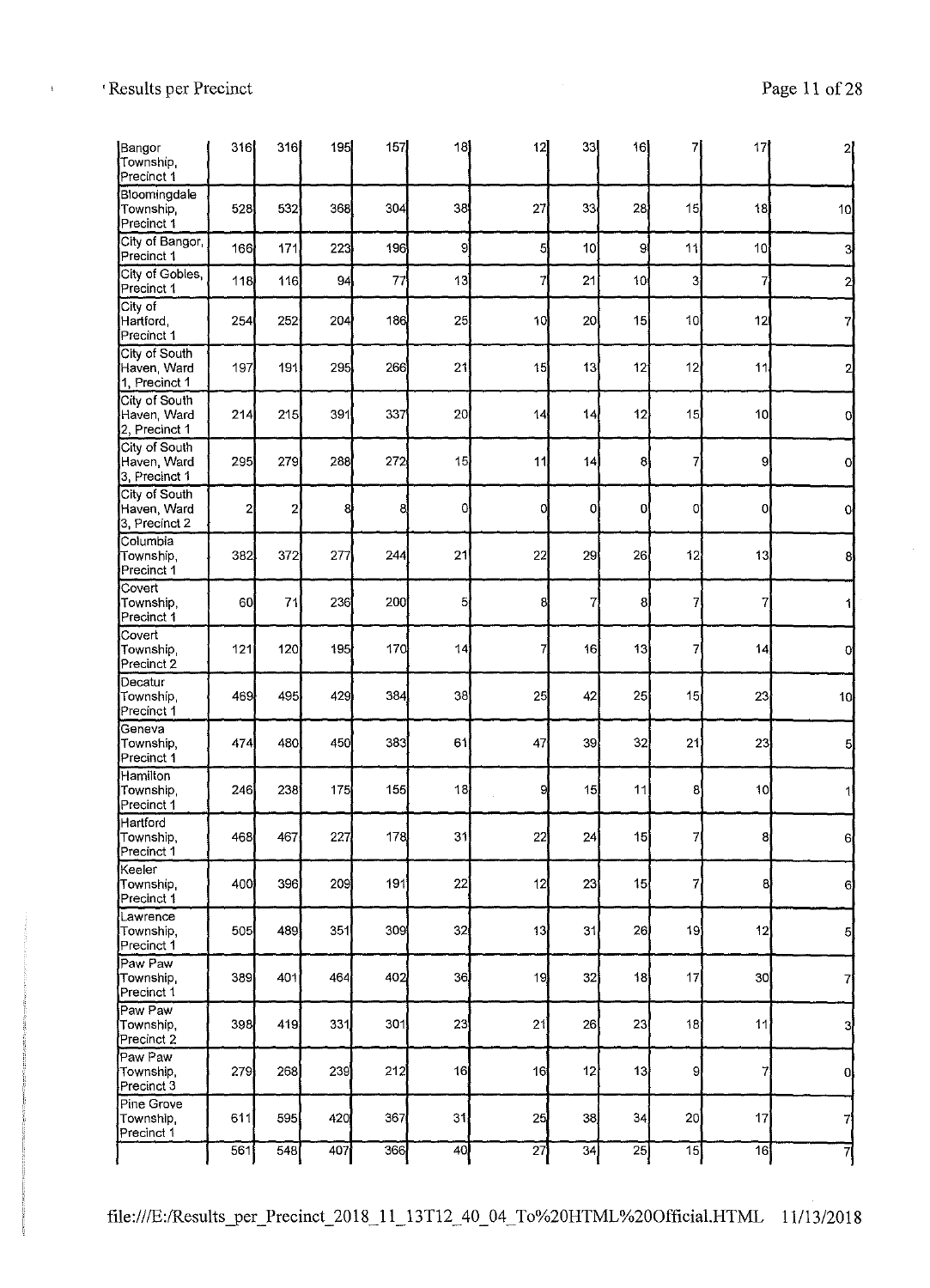| Porter<br>Township.<br>Precinct 1                    |     |               |              |       |                 |     |     |                 |     |     |     |
|------------------------------------------------------|-----|---------------|--------------|-------|-----------------|-----|-----|-----------------|-----|-----|-----|
| South Haven<br>Township,<br><b>Precinct 1</b>        | 404 | 417           | 379 <b>1</b> | 303   | 32 <sup>1</sup> | 30  | 26  | 11              | 231 | 23) | 21  |
| <b>South Haven</b><br>Township,<br><b>Precinct 2</b> | 219 | 216           | 222          | 199   | 23              | 13  | 21  | 14 <sub>1</sub> | 5   | 13  |     |
| <b>Waverly</b><br>]Township,<br>Precinct 1           | 367 | 382           | 317          | 262   | 30              | 24  | 31  | 21              | 17  | 18  | 41  |
| Total                                                |     | 11,897 11,858 | 10,463       | 9,233 | 887             | 623 | 829 | 601             | 414 | 461 | 152 |

**WAYNE STATE GOV /Vote for 2)** 

| Precinct                                      | Diane<br>Dunaskiss -<br>REP | David<br>Nicholson -<br>REP | Bryan C.<br>Barnnill -<br>DEM | Anil<br>Kumar -<br>DEM | Jon<br>Elgas -<br>LIB | John T.<br>Hargenrader -<br>Lв | Christine C.<br>Schwartz -<br>lust | Marc Joseph<br>Sosnowski -<br>lust | Write-in       |
|-----------------------------------------------|-----------------------------|-----------------------------|-------------------------------|------------------------|-----------------------|--------------------------------|------------------------------------|------------------------------------|----------------|
| Almena<br>Township.<br>Precinct 1             | 615                         | 554                         | 497                           | 437                    | 56                    | 44                             | 52                                 | 22                                 |                |
| Almena<br>Township,<br>Precinct 2             | 440                         | 410                         | 328                           | 305                    | 24                    | 18                             | 44                                 | 23                                 |                |
| Antwerp<br>Township,<br>Precinct 1            | 333                         | 300                         | 313                           | 276                    | 20                    | 22                             | 42                                 | 20                                 | 11             |
| Antwerp<br>Township<br>Precinct 2             | 662                         | 618                         | 551                           | 498                    | 36                    | 29                             | 52                                 | 27                                 |                |
| Antwerp<br>Township,<br>Precinct 3            | 339                         | 314                         | 269                           | 241                    | 17                    | 15                             | 23                                 | 16                                 | 5              |
| Antwerp<br>Township,<br>Precinct 4            | 336                         | 297                         | 331                           | 314                    | 32                    | 23                             | 45                                 | 18                                 | 5              |
| Antwerp<br>Township.<br>Precinct 5            | 549                         | 500                         | 417                           | 394                    | 28                    | 21                             | 38                                 | 15                                 | 8              |
| Arlington<br>Township,<br>Precinct 1          | 337                         | 294                         | 214                           | 180                    | 23                    | 24                             | 26                                 | 18                                 | 6              |
| Bangor Township,<br>Precinct 1                | 346                         | 304                         | 168                           | 144                    | 18                    | 19                             | 42                                 | 20                                 | 3              |
| Bloomingdale<br>Township,<br>Precinct 1       | 551                         | 510                         | 344                           | 295                    | 4 <sub>1</sub>        | 29                             | 54                                 | 28                                 | 10             |
| City of Bangor,<br>Precinct 1                 | 169                         | 163                         | 219                           | 178                    | 8 <sup>1</sup>        | 8                              | 22                                 | 12                                 | 3              |
| City of Gobles,<br>Precinct 1                 | 119                         | 113                         | 86                            | 78                     | 10                    | 8                              | 26                                 | 12                                 | $\overline{2}$ |
| City of Hartford,<br>Precinct 1               | 270                         | 245                         | 200                           | 168                    | 20                    | 12                             | 31                                 | 18                                 | 9              |
| City of South<br>Haven, Ward 1,<br>Precinct 1 | 201                         | 185                         | 286                           | 258                    | 21                    | 4                              | 26                                 | 11                                 | 2              |
| City of South<br>Haven, Ward 2,<br>Precinct 1 | 226                         | 198                         | 367                           | 334                    | 23                    | 14                             | 35                                 | 14                                 |                |
| City of South<br>Haven, Ward 3,<br>Precinct 1 | 304                         | 261                         | 277                           | 248                    | 14                    | 10 <sup>1</sup>                | 21                                 | 12                                 | 0              |
|                                               | $\mathbf{z}$                | 2                           | 7                             | 7                      | ٥l                    | 0                              | 0                                  | $\overline{0}$                     | 0              |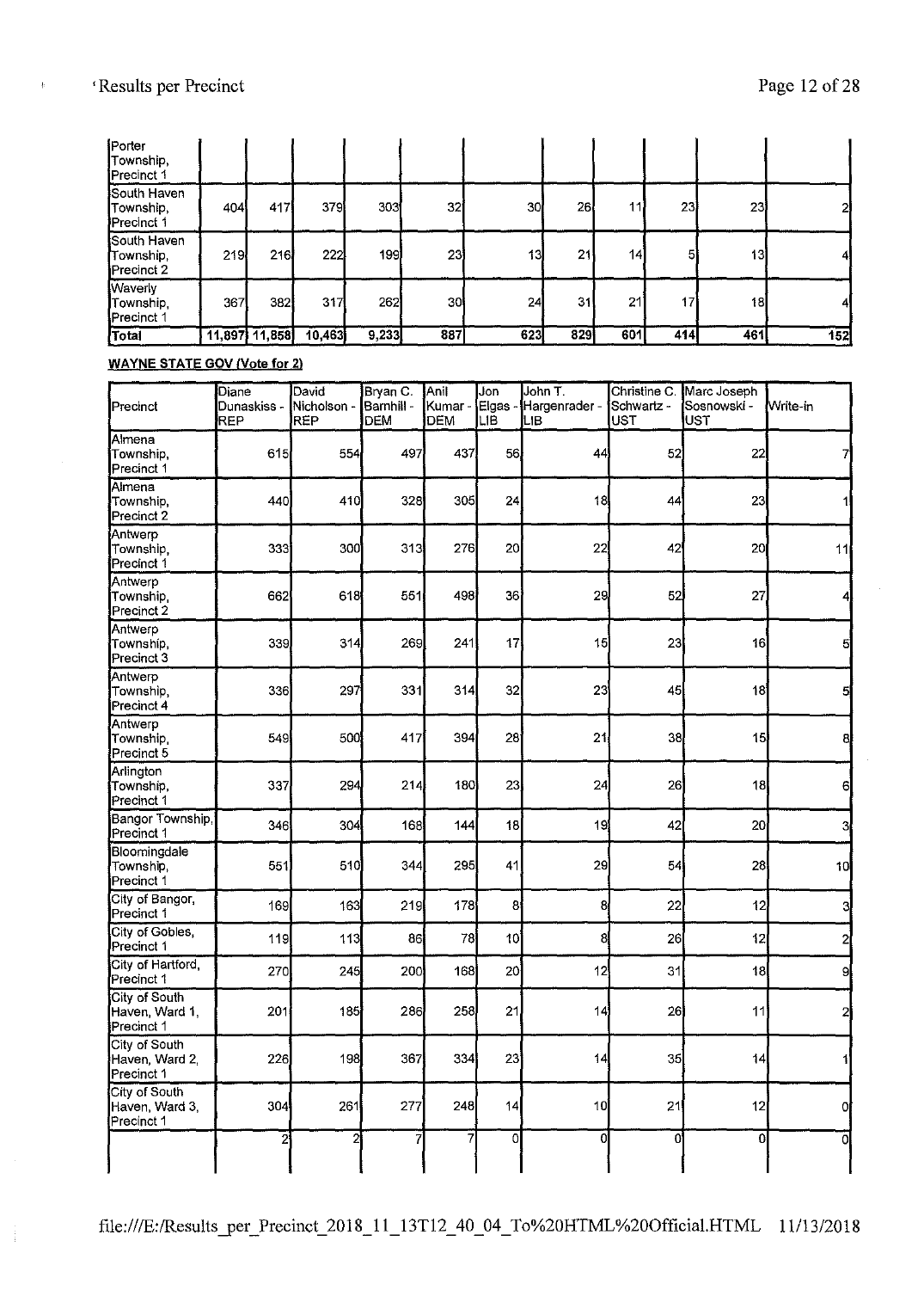$\mathcal{L}_1$ 

| City of South<br>Haven, Ward 3,<br>Precinct 2 |        |        |       |                  |                  |     |                 |                 |                 |
|-----------------------------------------------|--------|--------|-------|------------------|------------------|-----|-----------------|-----------------|-----------------|
| Columbia<br>Township,<br>Precinct 1           | 394    | 359    | 263   | 228              | 26               | 16  | 34              | 31              | 9               |
| Covert Township<br>Precinct 1                 | 71     | 66     | 209   | 205              | 4                | 7   | 19              | 10 <sub>1</sub> |                 |
| Covert Township,<br>Precinct 2                | 134    | 121    | 196   | 164              | 6                | 10  | 26              | 13              | 0               |
| Decatur<br>Township,<br>Precinct 1            | 501    | 461    | 412   | 360)             | 34               | 33  | 58              | 42              | 10 <sub>1</sub> |
| Geneva<br>Township,<br>Precinct 1             | 501    | 475    | 439   | 381              | 52               | 43  | 64              | 34              | 5               |
| Hamilton<br>Township.<br>Precinct 1           | 243    | 234    | 172   | 144              | 14               | 9   | 26              | 16              | 1               |
| Hartford<br>Township,<br>Precinct 1           | 486    | 438    | 207   | 172              | 34               | 29  | 41              | 18              | 8               |
| Keeler Township,<br>Precinct 1                | 415    | 385    | 188   | 176              | 19               | 16  | 42              | 14              | 6               |
| Lawrence<br>Township,<br>Precinct 1           | 527    | 458    | 342   | 302              | 26               | 17  | 49              | 26              | 7               |
| Paw Paw<br>Township,<br>Precinct 1            | 412    | 378    | 431   | 388              | 39               | 30  | 62              | 26              | 9               |
| Paw Paw<br>Township,<br>Precinct 2            | 428    | 375    | 312   | 292              | 24               | 19  | 44              | 29              | 3               |
| Paw Paw<br>Township,<br>Precinct 3            | 283    | 257    | 216   | 201              | 16               | 11  | 30 <sub>1</sub> | 20 <sup>1</sup> | o               |
| Pine Grove<br>Township,<br>Precinct 1         | 620    | 571    | 419   | 351              | 31               | 19  | 51              | 37              | 8               |
| Porter Township,<br>Precinct 1                | 582    | 521    | 383   | 355              | 47               | 28  | 60              | 23              | 7               |
| South Haven<br>Township.<br>Precinct 1        | 428    | 399)   | 352   | 302              | 37               | 24  | 40              | 30Ì             | 4               |
| South Haven<br>Township,<br>Precinct 2        | 226    | 214    | 212   | 191              | 17               | 15  | 23              | 16              | $\overline{4}$  |
| Waverly<br>Township,<br>Precinct 1            | 399    | 361    | 297   | 260 <sup>1</sup> | 27               | 18  | 53              | 29              | $\overline{5}$  |
| Total                                         | 12,449 | 11,341 | 9,924 | 8,827            | $\overline{844}$ | 654 | 1,301           | 700             | 164             |

#### **Allegan Prosecuting Attorney (Vote for 1)**

| <b>I</b> Precinct                       | Myrene Koch - REP Write-in |  |
|-----------------------------------------|----------------------------|--|
| City of South Haven, Ward 3, Precinct 2 |                            |  |
| <b>Total</b>                            |                            |  |

#### **Allegan County Comm 5 (Vote for 11**

| <b>IPrecinct</b>                        | Thomas Jessup - REP Don Doggenoorf - DEM Write-in |    |
|-----------------------------------------|---------------------------------------------------|----|
| City of South Haven, Ward 3, Precinct 2 |                                                   |    |
| lTotal                                  |                                                   | 01 |

**County Comm 1** *Note* **for 11**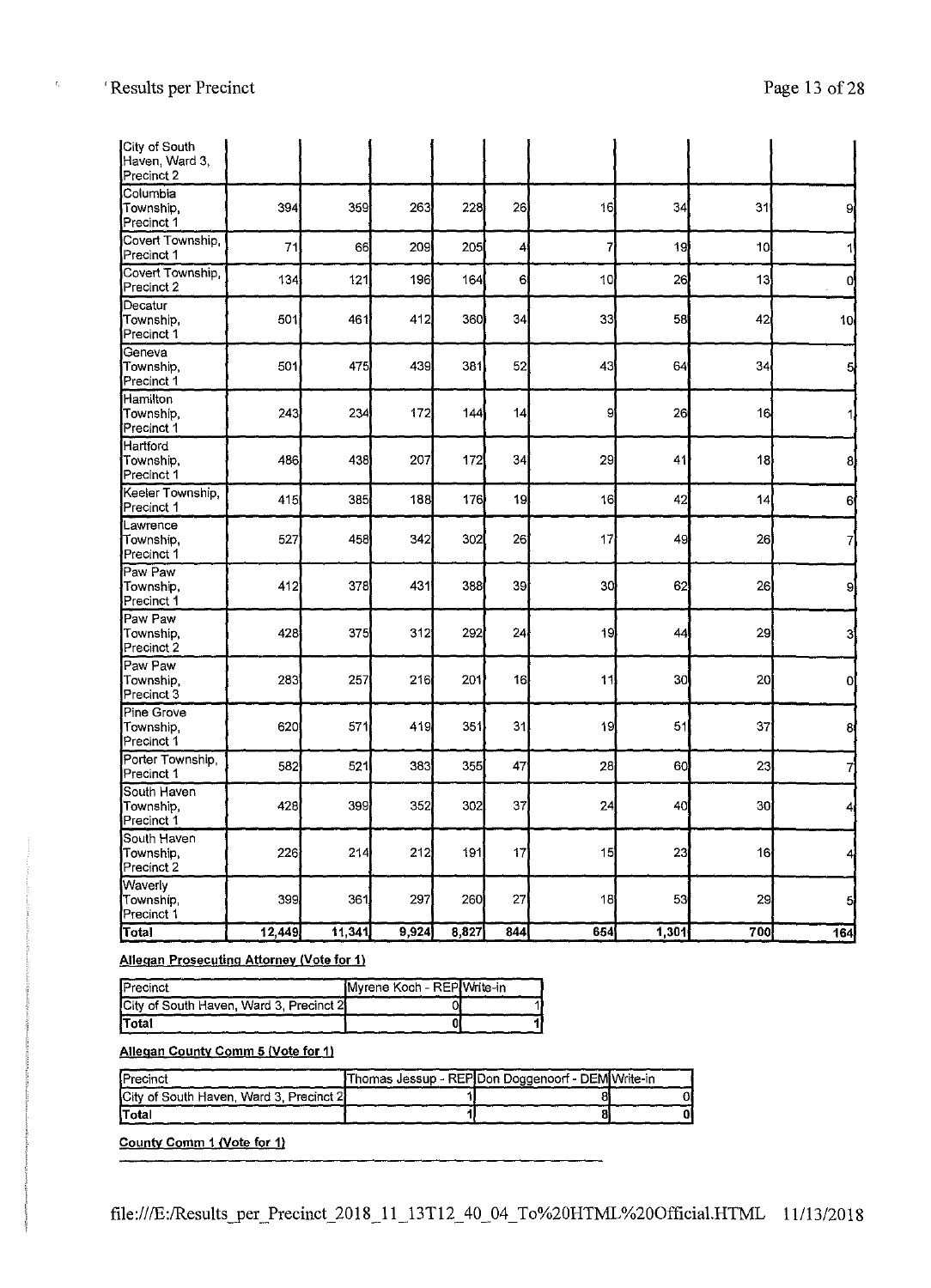## 'Results per Precinct Page 14 of 28

| Precinct                                | Gail Patterson-Gladney - DEM Write-in |                 |
|-----------------------------------------|---------------------------------------|-----------------|
| City of South Haven, Ward 1, Precinct 1 | 427                                   | 5               |
| City of South Haven, Ward 2, Precinct 1 | 567                                   | 24              |
| City of South Haven, Ward 3, Precinct 1 | 448                                   | 14              |
| Covert Township, Precinct 1             | 305                                   | 51              |
| Covert Township, Precinct 2             | 302                                   | 13 <sub>l</sub> |
| South Haven Township, Precinct 1        | 681                                   | 38              |
| South Haven Township, Precinct 2        | 370                                   | 33 <sub>1</sub> |
| Total                                   | 3,100                                 | 142             |

#### **County Comm 2 (Vote for 1)**

| Precinct                         | Kurt Doroh - REP Write-in |      |
|----------------------------------|---------------------------|------|
| [Arlington Township, Precinct 1] | 4901                      |      |
| City of Bangor, Precinct 1       | 352                       | 30.  |
| Columbia Township, Precinct 1    | 653                       | 39   |
| Geneva Township, Precinct 1      | 838                       | 58I  |
| )Total                           | 2,333                     | 154' |

#### **County Comm 3 (Vote for 1)**

| Precinct                          | Richard D. Godfrey - REP Write-in |             |
|-----------------------------------|-----------------------------------|-------------|
| Almena Township, Precinct 1       | 961                               | 35I         |
| Almena Township, Precinct 2       | 677                               | 27          |
| Bloomingdale Township, Precinct 1 | 821                               | 46          |
| City of Gobles, Precinct 1        | 211                               | 16 <b>1</b> |
| Pine Grove Township, Precinct 1   | 960                               | 36          |
| Total                             | 3,630                             | 160         |

#### **County Comm 4 (Vote for 1)**

| Precinct                      | Mike Chappell - REP Write-in |     |
|-------------------------------|------------------------------|-----|
| Bangor Township, Precinct 1   | 488                          | 30l |
| City of Hartford, Precinct 1  | 499                          | 25( |
| Hartford Township, Precinct 1 | 6831                         | 261 |
| Keeler Township, Precinct 1   | 595                          |     |
| Total                         | 2.265                        | 108 |

#### **County Comm 5 {Vote for 1)**

| Precinct                       | Randall Peat - REP Bill Webster - DEM Write-in |       |     |
|--------------------------------|------------------------------------------------|-------|-----|
| Antwerp Township, Precinct 3   | 401                                            | 329   | 61  |
| [Paw Paw Township, Precinct 1] | 506l                                           | 555   |     |
| Paw Paw Township, Precinct 2   | 520                                            | 387   |     |
| Paw Paw Township, Precinct 3   | 357                                            | 252   |     |
| Waverly Township, Precinct 1   | 474                                            | 398   |     |
| <b>Total</b>                   | 2,258                                          | 1.921 | 161 |

#### **County Comm 6 (Vote for 1)**

| Precinct                      | Donald A. Hanson - REP Carey Giffen - DEM Write-in |       |  |
|-------------------------------|----------------------------------------------------|-------|--|
| Decatur Township, Precinct 1  | 6751                                               | 462   |  |
| Hamilton Township, Precinct 1 | 354                                                | 1701  |  |
| Lawrence Township, Precinct 1 | 656.                                               | 414   |  |
| Porter Township, Precinct 1   | 668.                                               | 463   |  |
| <b>Total</b>                  | 2.353                                              | 1.509 |  |

#### **County Comm 7 (Vote for 1)**

| <b>Precinct</b>              | Paul Schincariol - REP Write-in |  |
|------------------------------|---------------------------------|--|
| Antwerp Township, Precinct 1 |                                 |  |
| Antwerp Township, Precinct 2 | 1.055                           |  |
|                              |                                 |  |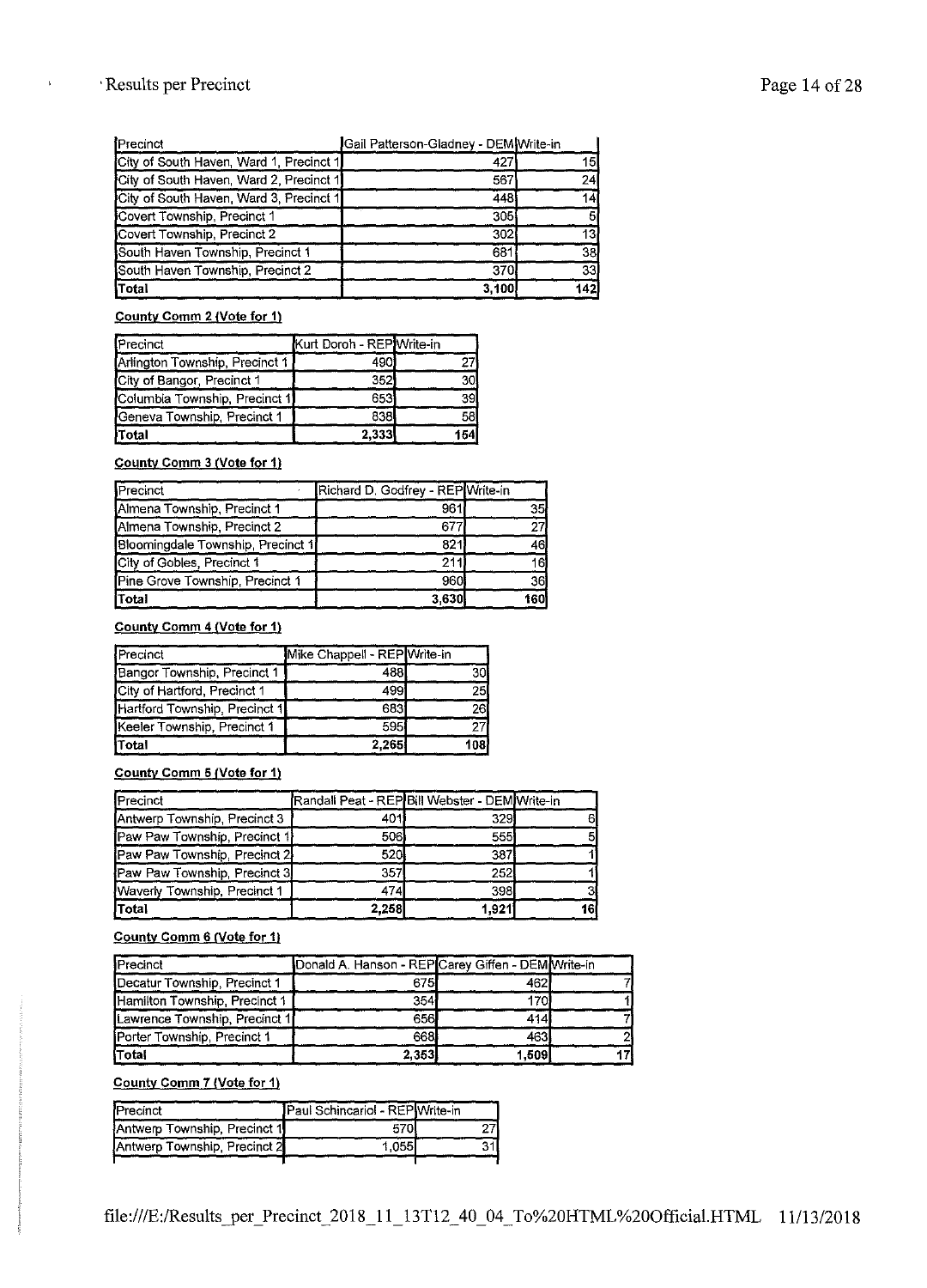| Antwerp Township, Precinct 4 | -577) | 251  |
|------------------------------|-------|------|
| Antwerp Township, Precinct 5 | 8421  | 34.  |
| <b>Total</b>                 | 3.044 | 117J |

**Columbia Twp Twp Supervisor (Vote for 1)** 

| <b>IPrecinct</b>              | Linda Norton Write-in |  |
|-------------------------------|-----------------------|--|
| Columbia Township, Precinct 1 |                       |  |
| <b>Total</b>                  |                       |  |

**Lawrence Twp Treasurer (Vote for 1)** 

| <b>IPrecinct</b>              | Theresa Stroud - REP Write-in |  |
|-------------------------------|-------------------------------|--|
| Lawrence Township, Precinct 1 |                               |  |
| <b>Total</b>                  | 814                           |  |

**Columbia Twp Twp Trustee (Vote for 1)** 

| Precinct                      | Kenneth James Speicher - REP Beverly Sherrer - DEM Write-in |      |    |
|-------------------------------|-------------------------------------------------------------|------|----|
| Columbia Township, Precinct 1 | 397                                                         | 4531 |    |
| <b>ITotal</b>                 | 397                                                         | 4531 | 11 |

**Lawrence Twp Trustee (Vote for 1)** 

| Precinct                       | Michael Carpp - REP Write-in |    |
|--------------------------------|------------------------------|----|
| Lawrence Township, Precinct 11 | 843                          |    |
| Total                          | 843                          | 21 |

**JUSTICE OF SUPREME COURT (Vote for 2)** 

| Precinct                                   | Samuel<br>Bagenstos | Megan Kathleen<br>Cavanagh | Elizabeth T.<br>Clement | Doug Dern       | Kerry Lee<br>Morgan | Kurtis T.<br>Wilder | Write-in        |
|--------------------------------------------|---------------------|----------------------------|-------------------------|-----------------|---------------------|---------------------|-----------------|
| Almena Township,<br>Precinct 1             | 241                 | 512                        | 730                     | 72              | 99                  | 540                 | 10 <sub>1</sub> |
| Almena Township,<br>Precinct 2             | 114                 | 406                        | 576                     | 55              | 53                  | 377                 | 3               |
| Antwerp Township,<br>Precinct 1            | 80                  | 225                        | 494                     | 66              | 89                  | 306                 | 18              |
| Antwerp Township,<br>Precinct 2            | 190                 | 487                        | 755                     | 112             | 154                 | 650                 | 16              |
| Antwerp Township,<br>Precinct 3            | 101                 | 234                        | 368                     | 25              | 81                  | 358                 | 7               |
| Antwerp Township,<br>Precinct 4            | 135                 | 297                        | 409                     | 35 <sub>1</sub> | 55                  | 391                 | 12              |
| Antwerp Township,<br>Precinct 5            | 209                 | 446                        | 646                     | 38              | 78                  | 446                 | 18              |
| Arlington Township,<br>Precinct 1          | 64                  | 277                        | 357                     | 50              | 67                  | 254                 | 4               |
| Bangor Township<br>Precinct 1              | 45                  | 162                        | 398                     | 61              | 53                  | 256                 | 11              |
| Bloomingdale Township,<br>Precinct 1       | 107                 | 335                        | 575                     | 96              | 123                 | 493                 | 15              |
| City of Bangor, Precinct 1                 | 68                  | 155                        | 227                     | 11              | 31                  | 200                 | 5               |
| City of Gobles, Precinct 1                 | 36                  | 113                        | 131                     | 10              | 22                  | 139                 | 0.              |
| City of Hartford, Precinct                 | 87                  | 220                        | 306                     | 31              | 65                  | 220                 | 19              |
| City of South Haven,<br>Ward 1, Precinct 1 | 89                  | 261                        | 311                     | 27              | 52                  | 189                 | 7               |
| City of South Haven.<br>Ward 2, Precinct 1 | 104                 | 247                        | 420                     | 52              | 83                  | 221                 | 13              |
| City of South Haven<br>Ward 3, Precinct 1  | 97                  | 237                        | 330                     | 41              | 73                  | 292                 | 4               |
| City of South Haven,<br>Ward 3, Precinct 2 |                     | 8                          |                         | $\Omega$        |                     | 1                   | O               |
|                                            |                     |                            |                         |                 |                     |                     |                 |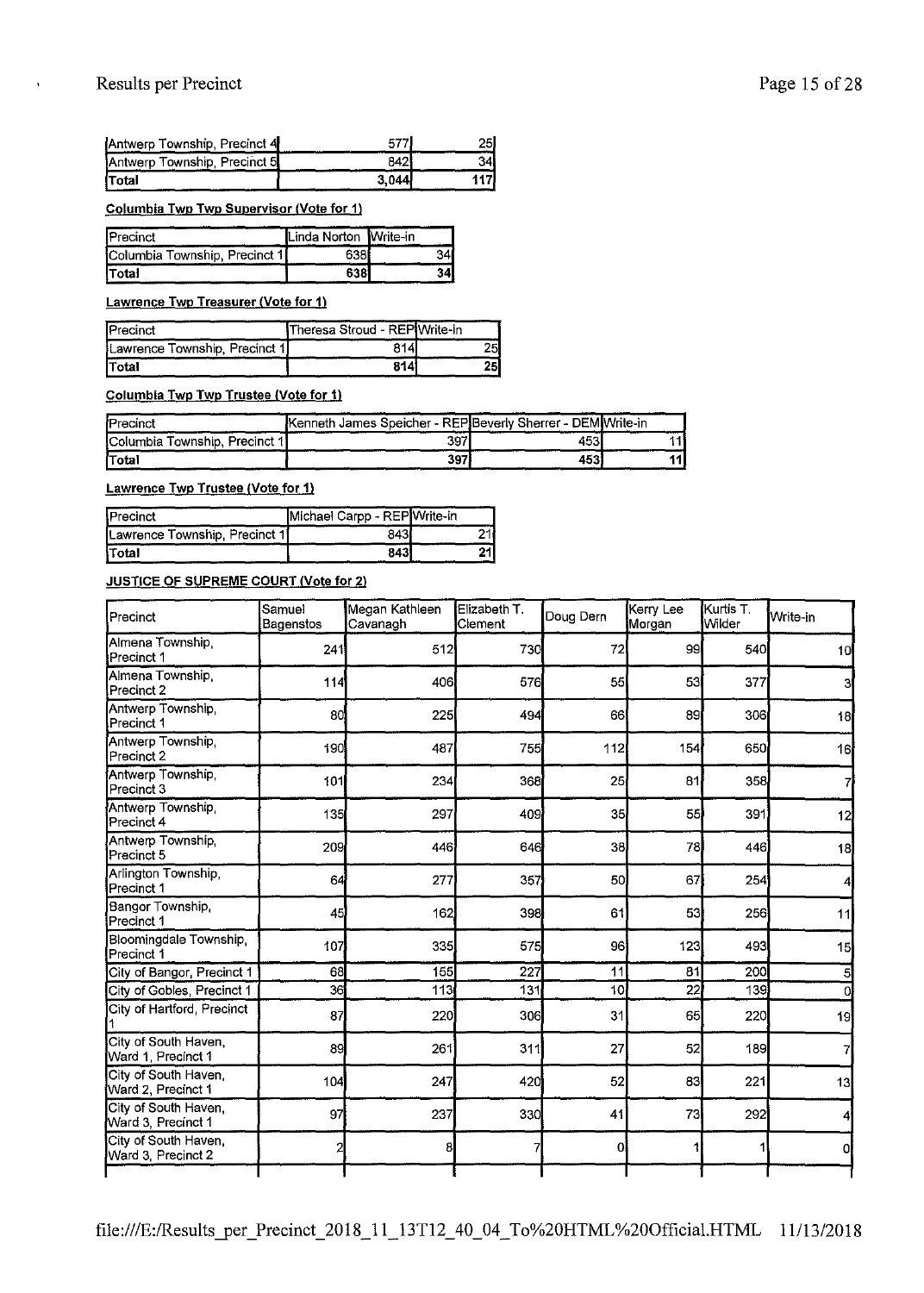| Columbia Township,<br>Precinct 1          | 107   | 282   | 398    | 27    | 69    | 432    | 18  |
|-------------------------------------------|-------|-------|--------|-------|-------|--------|-----|
| Covert Township, Precinct                 | 87    | 140   | 152    | 24    | 45    | 100    |     |
| Covert Township, Precinct                 | 46    | 165   | 196    | 30l   | 54    | 134    | 3   |
| Decatur Township.<br>Precinct 1           | 110   | 306   | 716    | 87    | 125   | 495    | 18  |
| Geneva Township,<br>Precinct 1            | 132   | 367   | 593    | 116   | 147   | 540    | 23  |
| Hamilton Township,<br><b>I</b> Precinct 1 | 47    | 150   | 224    | 22    | 88    | 252    | 4   |
| Hartford Township,<br>Precinct 1          | 86    | 253   | 424    | 29    | 66    | 503    | 9   |
| Keeler Township, Precinct                 | 122   | 290   | 386    | 40    | 62    | 300    | 7   |
| Lawrence Township<br>Precinct 1           | 91    | 456   | 625    | 50    | 101   | 390    | 8   |
| Paw Paw Township,<br>Precinct 1           | 138   | 352   | 619    | 96    | 147   | 398    | 7   |
| Paw Paw Township,<br>Precinct 2           | 146   | 305   | 494    | 69    | 96    | 420    | 9   |
| Paw Paw Township,<br>Precinct 3           | 75    | 195   | 302    | 20    | 90    | 281    | 4   |
| Pine Grove Township,<br>Precinct 1        | 174   | 386   | 659    | 45    | 93    | 696    | 8   |
| Porter Township, Precinct                 | 215   | 451   | 651    | 48    | 99    | 447    | 7   |
| South Haven Township,<br>Precinct 1       | 109   | 413   | 555    | 61    | 78    | 361    | 11  |
| South Haven Township,<br>Precinct 2       | 82    | 169   | 318    | 30    | 65    | 196    | 10  |
| Waverly Township,<br>Precinct 1           | 111   | 278   | 433    | 68    | 106   | 368    | 15  |
| Total                                     | 3,647 | 9,580 | 14,785 | 1,644 | 2,760 | 11,646 | 324 |

#### **Judge APPEALS 3 (Vote for 2)**

| Precinct                                | Jane Marie Beckering Douglas B. Shapiro Write-in |     |    |
|-----------------------------------------|--------------------------------------------------|-----|----|
| Almena Township, Precinct 1             | 858                                              | 799 | 19 |
| Almena Township, Precinct 2             | 621                                              | 573 |    |
| Antwerp Township, Precinct 1            | 520                                              | 463 | 19 |
| Antwerp Township, Precinct 2            | 976                                              | 894 | 17 |
| Antwerp Township, Precinct 3            | 493                                              | 441 | 5  |
| Antwerp Township, Precinct 4            | 547                                              | 485 | 13 |
| Antwerp Township, Precinct 5            | 736                                              | 636 | 21 |
| Arlington Township, Precinct 1          | 441                                              | 402 |    |
| Bangor Township, Precinct 1             | 416                                              | 402 | 19 |
| Bloomingdale Township, Precinct 1       | 714                                              | 634 | 16 |
| City of Bangor, Precinct 1              | 335                                              | 282 | 8  |
| City of Gobles, Precinct 1              | 197                                              | 180 |    |
| City of Hartford, Precinct 1            | 407                                              | 366 | 15 |
| City of South Haven, Ward 1, Precinct 1 | 376                                              | 340 | 8  |
| City of South Haven, Ward 2, Precinct 1 | 503                                              | 417 | 14 |
| City of South Haven, Ward 3, Precinct 1 | 434                                              | 302 | 6  |
| City of South Haven, Ward 3, Precinct 2 |                                                  |     | o  |
| Columbia Township, Precinct 1           | 542                                              | 498 | 21 |
| Covert Township, Precinct 1             | 235                                              | 136 | 13 |
| Covert Township, Precinct 2             | 269                                              | 218 | 9  |
| Decatur Township, Precinct 1            | 793                                              | 721 | 26 |
| Geneva Township, Precinct 1             | 782                                              | 721 | 30 |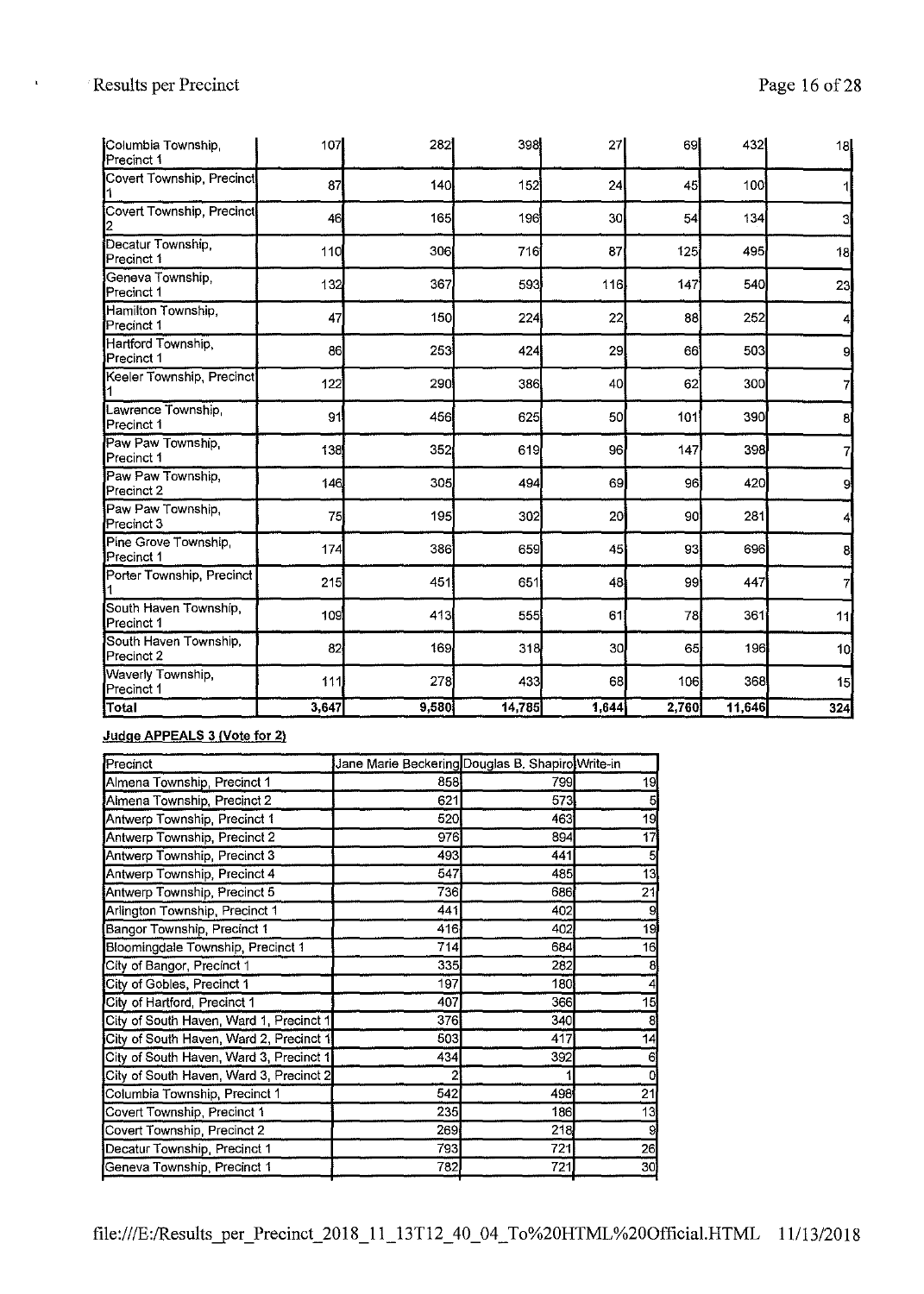## Results per Precinct Page 17 of 28

 $\bar{\mathbf{r}}$ 

| Hamilton Township, Precinct 1    | 321    | 314          |     |
|----------------------------------|--------|--------------|-----|
| Hartford Township, Precinct 1    | 575    | 551          | 14  |
| Keeler Township, Precinct 1      | 542    | 474          |     |
| Lawrence Township, Precinct 1    | 710    | 680 <b>l</b> |     |
| Paw Paw Township, Precinct 1     | 765    | 662          |     |
| Paw Paw Township, Precinct 2     | 610    | 565          | 13  |
| Paw Paw Township, Precinct 3     | 415    | 338          |     |
| Pine Grove Township, Precinct 1  | 862    | 765          | 15  |
| Porter Township, Precinct 1      | 783    | 750          | 10  |
| South Haven Township, Precinct 1 | 662    | 535          |     |
| South Haven Township, Precinct 2 | 361    | 338          |     |
| Waverly Township, Precinct 1     | 555    | 492          | 22  |
| Total                            | 18,358 | 16,715       | 429 |

#### **Judge Circuit Crt (Vote for 1)**

| Precinct                                | Kathleen M. Brickley Write-in |                 |
|-----------------------------------------|-------------------------------|-----------------|
| Almena Township, Precinct 1             | 994                           | 16              |
| Almena Township, Precinct 2             | 693                           |                 |
| Antwerp Township, Precinct 1            | 614                           | 12              |
| Antwerp Township, Precinct 2            | 1,099                         | $\overline{16}$ |
| Antwerp Township, Precinct 3            | 581                           | 9               |
| Antwerp Township, Precinct 4            | 639                           | 12              |
| Antwerp Township, Precinct 5            | 854                           | 15              |
| Arlington Township, Precinct 1          | 508                           | 9               |
| Bangor Township, Precinct 1             | 512                           | 10              |
| Bloomingdale Township, Precinct 1       | 825                           | 19              |
| City of Bangor, Precinct 1              | 397                           | 12              |
| City of Gobles, Precinct 1              | 242                           | 5               |
| City of Hartford, Precinct 1            | 481                           | 20              |
| City of South Haven, Ward 1, Precinct 1 | 482                           | 8               |
| City of South Haven, Ward 2, Precinct 1 | 581                           | $\overline{9}$  |
| City of South Haven, Ward 3, Precinct 1 | 530                           | 8               |
| Columbia Township, Precinct 1           | 647                           | 21              |
| Covert Township, Precinct 1             | 276                           | 8               |
| Covert Township, Precinct 2             | 310                           | 9               |
| Decatur Township, Precinct 1            | 923                           | 21              |
| Geneva Township, Precinct 1             | 934                           | 23              |
| Hamilton Township, Precinct 1           | 385                           | 6               |
| Hartford Township, Precinct 1           | 674                           | 16              |
| Keeler Township, Precinct 1             | 589                           | 13              |
| Lawrence Township, Precinct 1           | 860                           | 7               |
| Paw Paw Township, Precinct 1            | 871                           | 13              |
| Paw Paw Township, Precinct 2            | 706                           | 9               |
| Paw Paw Township, Precinct 3            | 494                           | 8               |
| Pine Grove Township, Precinct 1         | 984                           | 13              |
| Porter Township, Precinct 1             | 922                           | 9               |
| South Haven Township, Precinct 1        | 796                           | $\overline{18}$ |
| South Haven Township, Precinct 2        | 445                           | 9               |
| <b>Waverly Township, Precinct 1</b>     | 642                           | 18              |
| Total                                   | 21,490                        | 408             |

### **Allegan Co.Judge Circuit Crt (Vote for 1)**

| Precinct                                         | Roberts Kengis Write-in |  |
|--------------------------------------------------|-------------------------|--|
| <b>ICity of South Haven, Ward 3, Precinct 2I</b> |                         |  |
| <b>ITotal</b>                                    |                         |  |

 $\bar{z}$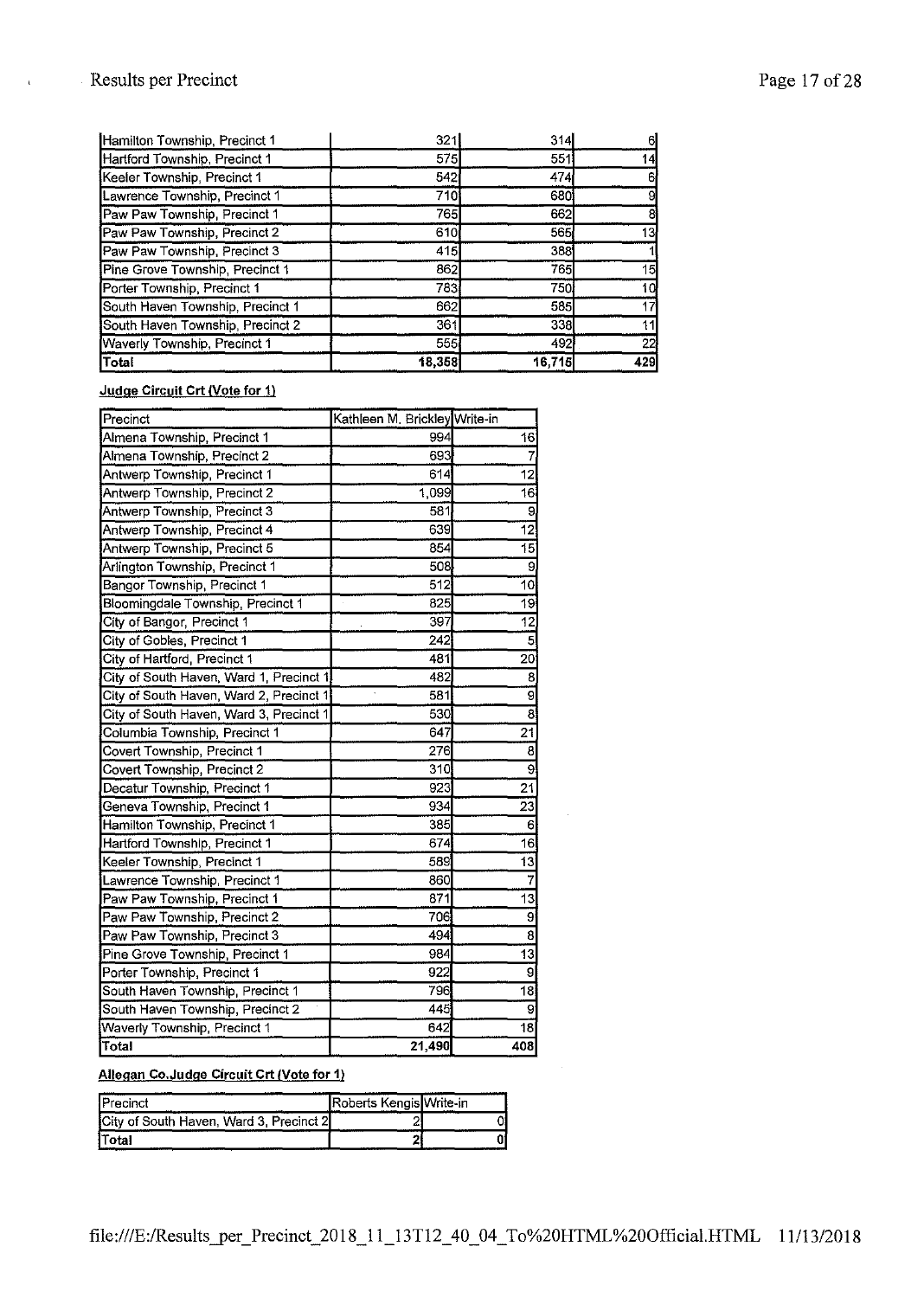## · Results per Precinct Page 18 of 28

#### **Allegan Co. Judge Probate Ct (Vote for 1)**

| -------<br><b>IPrecinct</b>             | IMichael L | BuckWrite-in |
|-----------------------------------------|------------|--------------|
| City of South Haven, Ward 3, Precinct 2 |            |              |
| <b>Total</b>                            |            |              |

#### **Judge Probate Ct (Vote for 1)**

| Precinct                                | David J. DiStefano Write-in |                 |
|-----------------------------------------|-----------------------------|-----------------|
| Almena Township, Precinct 1             | 935                         | 17              |
| Almena Township, Precinct 2             | 667                         | 4               |
| Antwerp Township, Precinct 1            | 584                         | $\overline{15}$ |
| Antwerp Township, Precinct 2            | 1.063                       | $\overline{15}$ |
| Antwerp Township, Precinct 3            | 553                         | 5               |
| Antwerp Township, Precinct 4            | 605                         | 16              |
| Antwerp Township, Precinct 5            | 808                         | $\overline{17}$ |
| Arlington Township, Precinct 1          | 524                         | $\overline{12}$ |
| Bangor Township, Precinct 1             | 530                         | 4               |
| Bloomingdale Township, Precinct 1       | 822                         | 20              |
| City of Bangor, Precinct 1              | 394                         | 11              |
| City of Gobles, Precinct 1              | 231                         | 7               |
| City of Hartford, Precinct 1            | 463                         | 20              |
| City of South Haven, Ward 1, Precinct 1 | 444                         | 9               |
| City of South Haven, Ward 2, Precinct 1 | 556                         | 12              |
| City of South Haven, Ward 3, Precinct 1 | 478                         | 5               |
| Columbia Township, Precinct 1           | 637                         | $\overline{21}$ |
| Covert Township, Precinct 1             | 260                         | 9               |
| Covert Township, Precinct 2             | 289                         | 9               |
| Decatur Township, Precinct 1            | 909                         | 18              |
| Geneva Township, Precinct 1             | 917                         | $\overline{22}$ |
| Hamilton Township, Precinct 1           | 368                         | 6               |
| Hartford Township, Precinct 1           | 650                         | 16              |
| Keeler Township, Precinct 1             | 569                         | 13              |
| Lawrence Township, Precinct 1           | 829                         | 13              |
| Paw Paw Township, Precinct 1            | 834                         | 9               |
| Paw Paw Township, Precinct 2            | 631                         | g               |
| Paw Paw Township, Precinct 3            | 479                         | 5               |
| Pine Grove Township, Precinct 1         | 968                         | $\overline{12}$ |
| Porter Township, Precinct 1             | 899                         | 8               |
| South Haven Township, Precinct 1        | 768                         | 14              |
| South Haven Township, Precinct 2        | 408                         | $\overline{17}$ |
| Waverly Township, Precinct 1            | 625                         | 15              |
| Total                                   | 20,747                      | 405             |

#### Allegan Co. JUDGE DISTRICT CT (Vote for 1)

| <b>IPrecinct</b>                        | William A. Baillargeon Write-in<br> |  |
|-----------------------------------------|-------------------------------------|--|
| City of South Haven, Ward 3, Precinct 2 |                                     |  |
| <b>ITotal</b>                           | .                                   |  |

## **Kalamazoo Val Comm College Trustee (Vote for 3)**

| Precinct                                  | Julia C. Buck | <b>I</b> Dawn<br><b>I</b> DeLuca | <b>Paul Foust</b> | <b>Susan Miller</b> | Derl Oberlin     | Greg Vlietstra Zondervan | <b>Scott A.</b> | <b>I</b> Write-in |
|-------------------------------------------|---------------|----------------------------------|-------------------|---------------------|------------------|--------------------------|-----------------|-------------------|
| Almena<br>Township,<br><b>IPrecinct 2</b> | 1981          | 221                              | 112               | 243                 | 61               | 175                      | 139             | 41                |
| Antwerp<br>Township.<br>Precinct 2        | <b>2691</b>   | 378I                             | 218               | 400                 | 135 <sub>l</sub> | 266                      | 191             | 30                |
|                                           | 26            | 24                               | 18                | 44                  | 12,              | 26                       | 12              | -31               |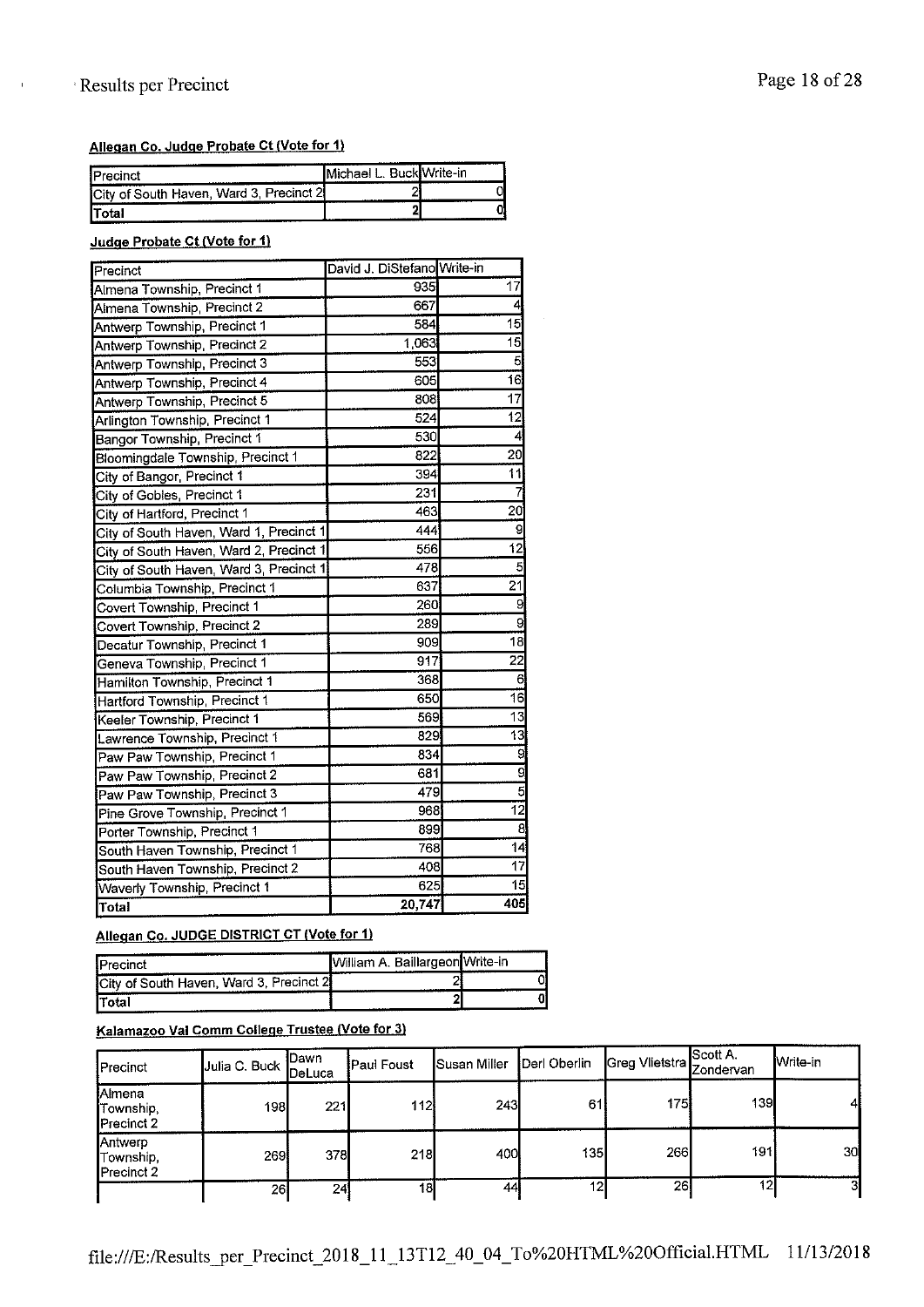## ' Results per Precinct Page 19 of 28

| Total                              | 913 | 1,057 | 564 | 1,324 | 492 | 928 | 690 | 70I |
|------------------------------------|-----|-------|-----|-------|-----|-----|-----|-----|
| Antwerp<br>Township,<br>Precinct 5 | 211 | 207   | 86  | 238   | 143 | 215 | 170 | 18  |
| Antwerp<br>Township,<br>Precinct 4 | 209 | 227   | 130 | 399   | 141 | 246 | 178 | 15  |
| Antwerp<br>Township,<br>Precinct 3 |     |       |     |       |     |     |     |     |

#### **Lk Michigan Comm College Trustee (Vote for 2)**

| Precinct                                | <b>Jeff Curry</b> | Joan Smith | <b>I</b> Write-in |
|-----------------------------------------|-------------------|------------|-------------------|
| City of South Haven, Ward 1, Precinct 1 | 342               | 392        |                   |
| City of South Haven, Ward 2, Precinct 1 | 417               | 485        | 12                |
| City of South Haven, Ward 3, Precinct 1 | 396               | 435        |                   |
| City of South Haven, Ward 3, Precinct 2 |                   |            |                   |
| Covert Township, Precinct 1             | 181               | 237        | 10                |
| Covert Township, Precinct 2             | 232               | 256        |                   |
| Geneva Township, Precinct 1             | 527               | 596        | 27                |
| South Haven Township, Precinct 1        | 607               | 634        | 15                |
| South Haven Township, Precinct 2        | 305               | 327        |                   |
| Total                                   | 3,008             | 3,364      | 89                |

#### **Lk Michigan Comm College Trustee (Partial) (Vote for 1)**

| Precinct                                | Michael Lindley Write-in |    |
|-----------------------------------------|--------------------------|----|
| City of South Haven, Ward 1, Precinct 1 | 416                      |    |
| City of South Haven, Ward 2, Precinct 1 | 503                      | 10 |
| City of South Haven, Ward 3, Precinct 1 | 458                      |    |
| City of South Haven, Ward 3, Precinct 2 |                          |    |
| Covert Township, Precinct 1             | 254                      |    |
| Covert Township, Precinct 2             | 293                      |    |
| Geneva Township, Precinct 1             | 651                      | 19 |
| South Haven Township, Precinct 1        | 707                      | 14 |
| South Haven Township, Precinct 2        | 342                      | 6  |
| <b>Total</b>                            | 3.625                    | 76 |

#### S Wstrn Mich COMM COLLEGE TRUSTEE (Vote for 2)

| <b>I</b> Precinct             | lTom Buszek |      | Elaine Foster Keith McKenzie Todd Obren |     | <b>I</b> Write-in |
|-------------------------------|-------------|------|-----------------------------------------|-----|-------------------|
| Hamilton Township, Precinct 1 | <b>701</b>  | 249I | 175                                     | 108 |                   |
| Keeler Township, Precinct 1   | 220i        | 437  | 268                                     | 196 |                   |
| <b>Total</b>                  | <b>390</b>  | 686  | 443                                     | 304 | 14                |

### **Hartford City Commision (Vote for 3)**

| <b>I</b> Precinct                     |     | <b>IRon Burleson Frank A. Dockter John Miller</b> |          | lWrite-in |
|---------------------------------------|-----|---------------------------------------------------|----------|-----------|
| <b>City of Hartford</b><br>Precinct 1 | 361 | つこイ                                               | 132<br>м |           |
| lTotal                                | 361 | 9 E A                                             | 432      |           |

#### **Bloomingdale Vil President (Vote for 1)**

| <b>IPrecinct</b>                  | Tom Rock | Write-in |
|-----------------------------------|----------|----------|
| Bloomingdale Township, Precinct 1 |          |          |
| iTotal                            |          |          |

#### **Breedsville VIL PRESIDENT (Vote for 1)**

| <b>IPrecinct</b>                       |    | Rich Newberry Steven Rogusta Write-in |  |
|----------------------------------------|----|---------------------------------------|--|
| <b>IColumbia Township, Precinct 11</b> | oo | 29                                    |  |
| lTotal                                 | ΔU | 29!<br>                               |  |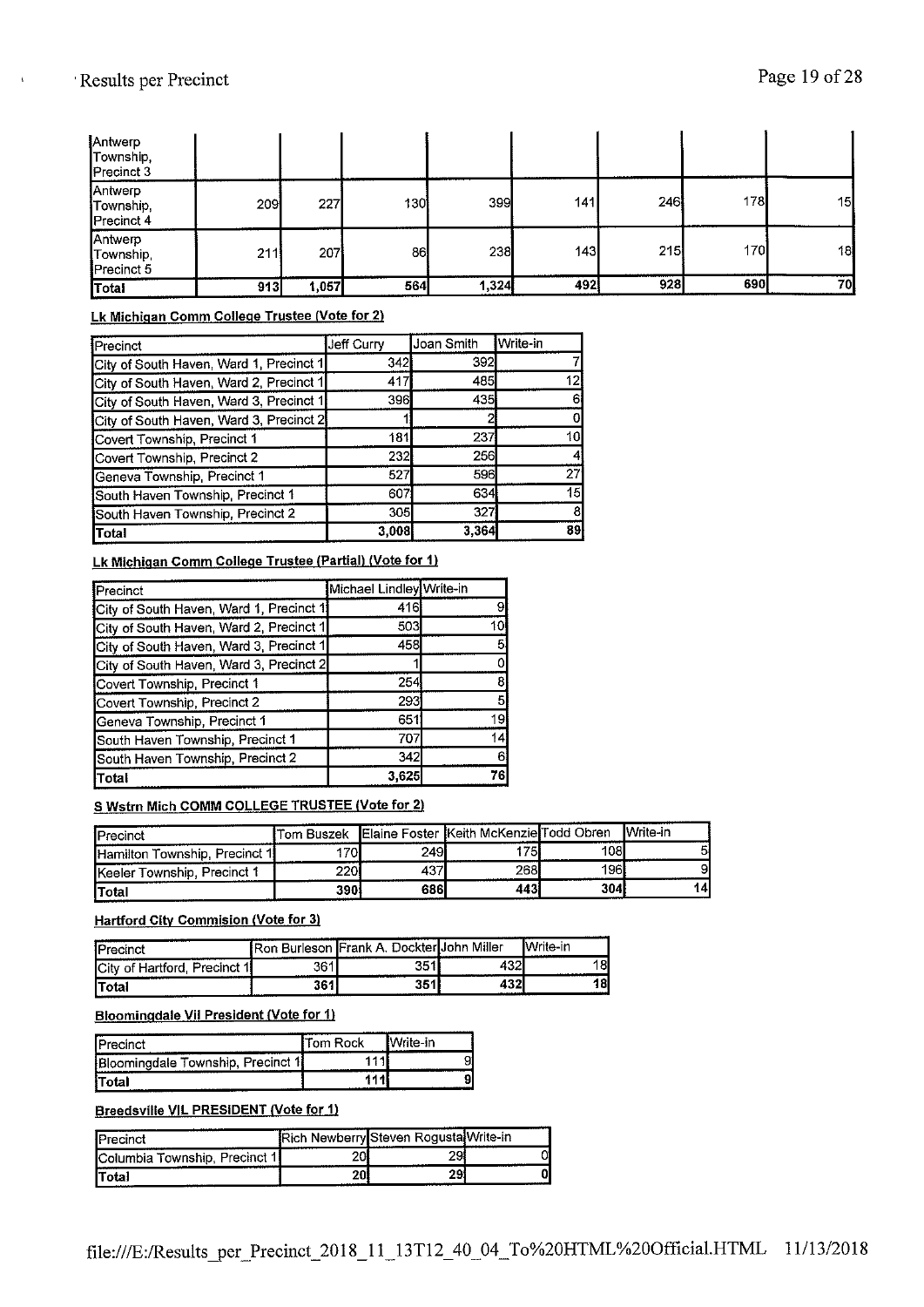## ' Results per Precinct Page 20 of 28

ł.

#### **Lawrence Vil President (Vote for 1)**

| ---------<br><b>IPrecinct</b> | ------------------------<br><b>IDavid Quick</b> | lWrite-in |
|-------------------------------|-------------------------------------------------|-----------|
| Lawrence Township, Precinct 1 |                                                 |           |
| ITotal                        | <b>A A A A AN AN A A A A A MAIN MAIN A A A</b>  |           |

#### **Lawton VIL PRESIDENT (Vote for 1)**

| <b>IPrecinct</b>                    | <b>Rick Reeves Write-in</b> |  |
|-------------------------------------|-----------------------------|--|
| <b>Antwerp Township, Precinct 1</b> |                             |  |
| <b>Total</b>                        |                             |  |

#### **Bloomingdale VIL TRUSTEE (Vote for 3)**

| <b>I</b> Precinct                         |        |            | Shirley Noble Tyson Rude   Barbara K. Strong Herbert Jr. Van Horn Write-in |  |
|-------------------------------------------|--------|------------|----------------------------------------------------------------------------|--|
| <b>IBloominadale Township, Precinct 1</b> | -<br>Δ | سر وت<br>ъ | 88                                                                         |  |
| <b>ITotal</b>                             | 74     | ю          | 88                                                                         |  |

#### **Bloomingdale VIL TRUSTEE (Partial) (Vote for 1)**

| <b>IPrecinct</b>                  | IWrite-in |
|-----------------------------------|-----------|
| Bloomingdale Township, Precinct 1 |           |
| iTotal                            |           |

#### Breedsville VIL TRUSTEE (Vote for 3)

| <b>IPrecinct</b>              | Mrite-in |
|-------------------------------|----------|
| Columbia Township, Precinct 1 |          |
| İTotal                        |          |

#### Breedsville VIL TRUSTEE (Partial) (Vote for 3)

|                                                | "James Birner | Shawn C. Cericola Trevor Pensinger Write-in | -------------------------     |                                                  |
|------------------------------------------------|---------------|---------------------------------------------|-------------------------------|--------------------------------------------------|
| -------------<br>m.<br>Jrocinei<br><b>COMP</b> | 38.           | აა                                          | 34.<br>. 1                    |                                                  |
| 'Total                                         | 38            | -99.<br>აა<br>.                             | -341<br>- ------------------- | <b>ALL ALL CARDS-REPORTS</b><br>---------------- |

#### **Decatur VIL TRUSTEE (Vote for 3)**

| <b>IPrecinct</b>                               | lCharlene Jackson <b>I</b> Bob Krueger |     | IRobert H<br>Mead . | l Jr. Tom Stull | <b>I</b> Mike<br>Verran | Write-in |
|------------------------------------------------|----------------------------------------|-----|---------------------|-----------------|-------------------------|----------|
| <b>I</b> Decatur<br>`ownship,<br>. Precinct 1l | 3141                                   | 207 | 242                 | 2271            | 267                     |          |
| lTotal                                         | 314                                    | 207 | 242                 | 227             | 267                     |          |

#### **Lawrence Vil Trustee (Vote for 3)**

| <b>IPrecinct</b>                      | N          | . KevserlAlicia LorenzolKevin Ouzts |         | Write-in<br>--- |
|---------------------------------------|------------|-------------------------------------|---------|-----------------|
| <b>ILawrence Township, Precinct 1</b> | $5 -$<br>Δ | 52.<br>ັ                            | 44<br>. | 51              |
| 'Total<br>----------------            | 47         | 52                                  | 44      |                 |

#### **Lawton VIL TRUSTEE (Vote for 3)**

| <br>1 m<br>recinci                      | 112<br>IJosn | ) udek ll<br>Eric<br>А | _esmanl<br>hivet  | ıRer<br>urner<br>------------------------------- | Write-in     |
|-----------------------------------------|--------------|------------------------|-------------------|--------------------------------------------------|--------------|
| 4<br>ownship<br>Precinci<br>----------- | 230          | $0.4 - 7$<br>J         | $\sim -1$<br>-    | $\sim$<br>نات                                    | л<br>-       |
| lTotal                                  | 280          | ウイブ                    | <b>974</b><br>. . | 307<br>---------                                 | 14<br>------ |

#### **Lawton VIL TRUSTEE (Partial) (Vote for 1)**

| <b>IPrecinct</b>             | Paul Knudstrup Write-in |  |
|------------------------------|-------------------------|--|
| Antwerp Township, Precinct 1 |                         |  |
| lTotal                       |                         |  |

### **Mattawan VIL TRUSTEE (Vote for 4)**

| <b>IPrecinct</b>                           | IDon Cole | Carol Kucinich DalvIJoseph! |     |           | Libbrecht ${\sf ID}$ elores Tavlor ${\sf I}$ Abiɑail Wheeler ${\sf I}$ Write-in |     |
|--------------------------------------------|-----------|-----------------------------|-----|-----------|---------------------------------------------------------------------------------|-----|
| Township.<br>Precinct 4<br><b>IAntwerp</b> | 407       | 391                         | 287 | 372       | 433                                                                             | אר  |
| lTotal                                     | 407       | 391<br>                     | 287 | タブクト<br>- | 433                                                                             | . . |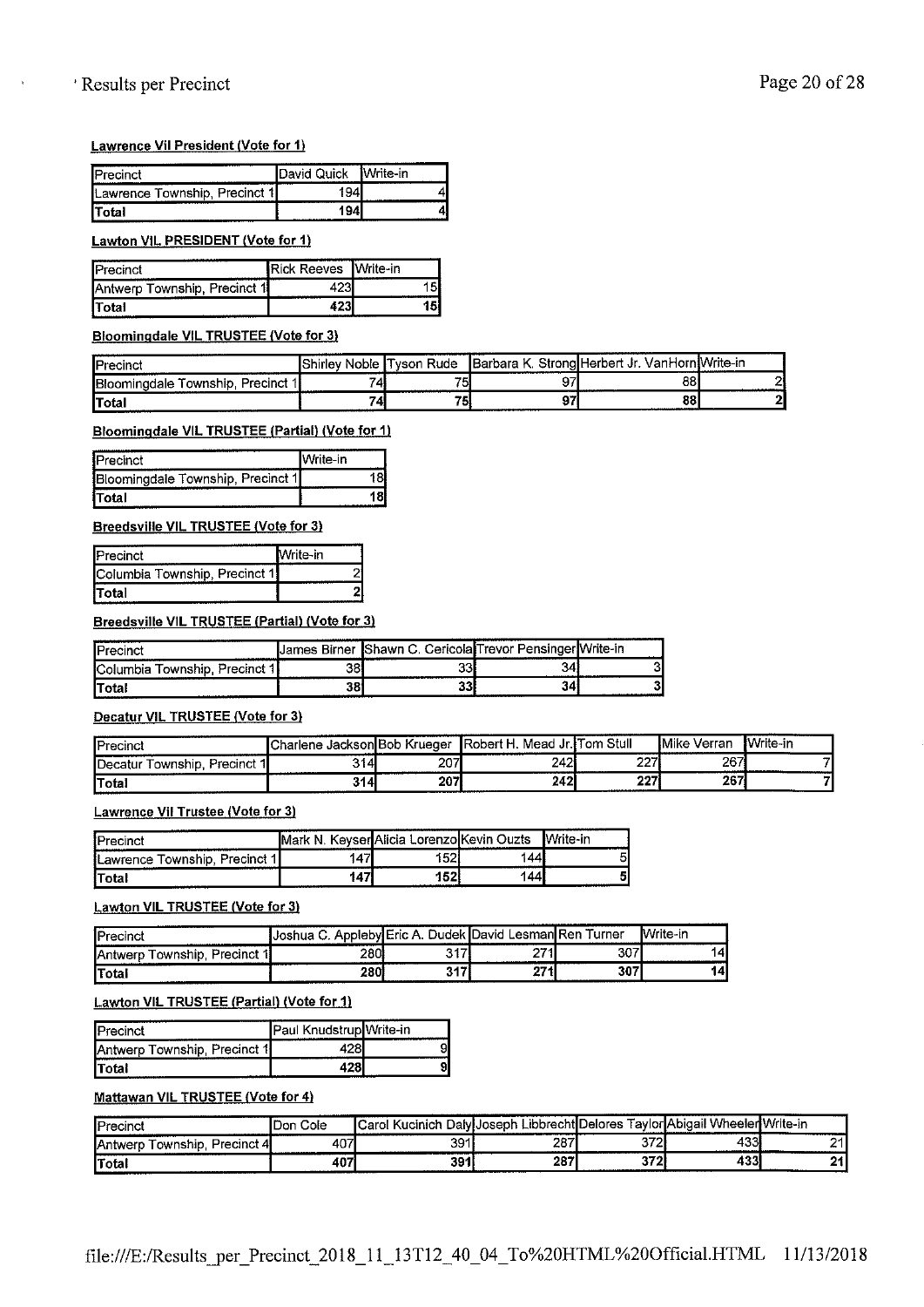#### **Mattawan VIL TRUSTEE (Partial) (Vote for 11**

| <b>IPrecinct</b>             | Tammy O'Dell Scott Smith |      | <b>Write-in</b> |
|------------------------------|--------------------------|------|-----------------|
| Antwerp Township, Precinct 4 | 424                      | 2661 |                 |
| <b>Total</b>                 | 424                      | 2661 |                 |

#### **Paw Paw VIL TRUSTEE (Vote for 3)**

| <b>IPrecinct</b>                       |      |     | IAmanda BartlettIDouglas CraddockIMarcos Monico FloresIMary McIntoshIWrite-in. |     |    |
|----------------------------------------|------|-----|--------------------------------------------------------------------------------|-----|----|
| <b>IAntwerp Township, Precinct 3 1</b> | 16   |     | 10l                                                                            |     |    |
| <b>Paw Paw Township, Precinct 1</b>    | 583I | 551 | 5221                                                                           | 584 | 10 |
| lTotal                                 | 599. | 564 | 532I                                                                           | 593 | 10 |

#### **Lawton VIL LIB BRO DIRECTOR (Vote for 3)**

| <b>IPrecinct</b>             | Margaret M. Cornish Marianne McArthur Rodney Reid Write-in |     |     |     |
|------------------------------|------------------------------------------------------------|-----|-----|-----|
| Antwerp Township, Precinct 1 | 398l                                                       | 318 | 361 | 14I |
| <b>Total</b>                 | 398                                                        | 318 | 361 | 14! |

#### **Bangor Sch Bd (Vote for 3)**

| Precinct                       | Derek Babcock Ann Brunn |                 |     | Ruth Fuentes Abbi Grimes-Abbott Richard Watkins Write-in |     |    |
|--------------------------------|-------------------------|-----------------|-----|----------------------------------------------------------|-----|----|
| Arlington Township, Precinct 1 | 287                     | 167             | 168 | 222                                                      | 198 |    |
| Bangor Township, Precinct 1    | 288                     | 187             | 184 | 250                                                      | 224 |    |
| City of Bangor, Precinct 1     | 232                     | 160             | 236 | 249                                                      | 197 | 12 |
| Columbia Township, Precinct 1  | 156                     | 116             | 120 | 227                                                      | 160 |    |
| Covert Township, Precinct 1    |                         |                 |     |                                                          |     |    |
| Covert Township, Precinct 2    |                         |                 |     |                                                          |     |    |
| Geneva Township, Precinct 1    | 135                     | 93              | 102 | 165                                                      | 101 |    |
| Waverly Township, Precinct 1   | 181                     | 16 <sub>l</sub> | 18  | 24 <sub>1</sub>                                          | 25  |    |
| Total                          | 1 122                   | 745             | 835 | 1,143                                                    | 911 | 44 |

#### **Bangor Sch Bd (Partial) (Vote for 1)**

| Precinct                       | Jennifer Zordan Write-in |  |
|--------------------------------|--------------------------|--|
| Arlington Township, Precinct 1 | 354                      |  |
| Bangor Township, Precinct 1    | 400                      |  |
| City of Bangor, Precinct 1     | 384                      |  |
| Columbia Township, Precinct 1  | 288                      |  |
| Covert Township, Precinct 1    |                          |  |
| Covert Township, Precinct 2    |                          |  |
| Geneva Township, Precinct 1    | 221                      |  |
| Waverly Township, Precinct 1   | 39                       |  |
| Total                          | 1.700                    |  |

#### **Bangor Twp #8 Sch Bd (Vote for 2l**

| <b>I</b> Precinct           |    | Peggy S. Harden Sharon A. Myrkle Write-in |  |
|-----------------------------|----|-------------------------------------------|--|
| Bangor Township, Precinct 1 |    |                                           |  |
| <b>Total</b>                | 32 |                                           |  |

#### **Bloomingdale Sch Bd (Vote for 21**

| <b>IPrecinct</b>                  | E. Frank Hardester Jr. Tim Remington Write-in |     |    |
|-----------------------------------|-----------------------------------------------|-----|----|
| Bloomingdale Township, Precinct 1 | 3521                                          | 517 | 12 |
| Columbia Township, Precinct 1     | 266I                                          | 332 | 14 |
| Waverly Township, Precinct 1      | 74)                                           | 95  |    |
| <b>Total</b>                      | 692I                                          | 944 | 30 |

#### **Bloomingdale Sch Bd (Partial) (Vote for 11**

| <b>IPrecinct</b>                  | Maria Sustaita Write-in |  |
|-----------------------------------|-------------------------|--|
| Bloomingdale Township, Precinct 1 |                         |  |
|                                   |                         |  |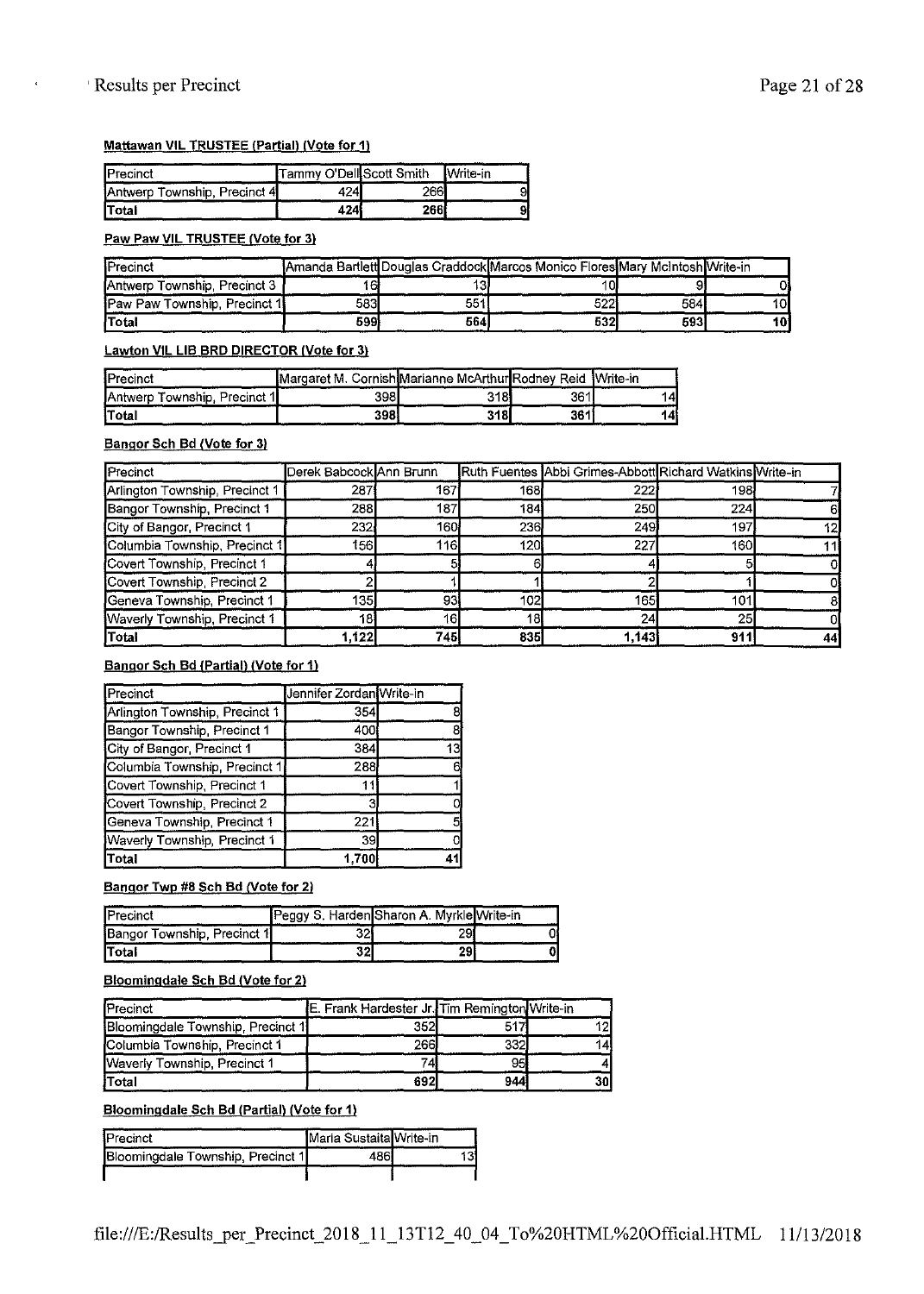## ' Results per Precinct Page 22 of 28

 $\epsilon$ 

| <b>I</b> Columbia Township, Precinct 1 | າເຈໂ |  |
|----------------------------------------|------|--|
| Waverly Township, Precinct 1           | 1031 |  |
| lTotal                                 | 941  |  |

#### **Coloma Sch Bd (Vote for 3)**

| IPrecinct                             | Nicole Cottier Hickmon Heidi Ishmael Douglas LeClear Write-in |  |  |
|---------------------------------------|---------------------------------------------------------------|--|--|
| <b>I</b> Covert Township. Precinct 2I |                                                               |  |  |
| lTotal                                |                                                               |  |  |

#### **Covert Sch Bd (Vote for 31**

| <b>I</b> Precinct                        | Gary Baker | Valerie Bury    | Michael<br><b>I</b> Dambrowski | <b>Cheryl</b><br>Edrington | Steve<br>Mackey | Cheryl<br><b>IMcCray</b> | <b>Rita Perry</b> | <b>I</b> Write-in |
|------------------------------------------|------------|-----------------|--------------------------------|----------------------------|-----------------|--------------------------|-------------------|-------------------|
| Covert Township,<br><b>I</b> Precinct 1  | 98         | 103             | 86                             | 129                        | 99              | 110                      | 142               |                   |
| Covert Township,<br>Precinct 2           | 111        | 128             | 149                            | 130                        | 130             | 123                      | 133               | 81                |
| Geneva Township,<br>Precinct 1           |            |                 |                                |                            |                 |                          |                   | 0I                |
| South Haven<br>Township, Precinct        |            |                 |                                | 6                          |                 |                          |                   |                   |
| <b>South Haven</b><br>Township, Precinct |            | 20 <sup>1</sup> |                                | 12                         | 44              | 15 <sup>1</sup>          | 23 <sub>l</sub>   | oı                |
| Total                                    | 217        | 253             | 247                            | 277                        | 244             | 250                      | 301               | 131               |

#### **Covert Sch Bd (Partial) (Vote for 11**

| Precinct                         | Maria Luisa Gallegos Ella Rae Harrington Write-in |      |  |
|----------------------------------|---------------------------------------------------|------|--|
| Covert Township, Precinct 1      | 131                                               | 185  |  |
| Covert Township, Precinct 2      | 185                                               | 1791 |  |
| Geneva Township, Precinct 1      |                                                   |      |  |
| South Haven Township, Precinct 1 |                                                   |      |  |
| South Haven Township, Precinct 2 | 25                                                | 19   |  |
| Total                            | 349                                               | 383  |  |

#### **Decatur Sch Bd (Vote for 3)**

| <b>I</b> Precinct             | Tyler Augst | Jon A. Baushke Jim Kennedy Write-in |      |     |
|-------------------------------|-------------|-------------------------------------|------|-----|
| Decatur Township, Precinct 1  | 696I        | 745I                                | 678I | ٦1. |
| Hamilton Township, Precinct 1 | 298I        | 336I                                | 288I | зі  |
| Lawrence Township, Precinct 1 |             |                                     |      | ΩI  |
| Paw Paw Township, Precinct 2  |             |                                     | 5    |     |
| lTotal                        | 999l        | 1,086                               | 971  | 34ì |

#### **Dowagiac Sch Bd (Vote for 3)**

| Precinct                    | Γerrv Groth | <b>Ron Jones</b> | <b>IPhyllis Sarabyn Write-in</b> |                 |
|-----------------------------|-------------|------------------|----------------------------------|-----------------|
| Keeler Township, Precinct 1 | 315)        | 313I             | 3381                             | 31<br>--------- |
| lTotal                      | 315         | 3131             | 3381                             | 131             |

#### **Gobles Sch Bd (Vote for 3)**

| Precinct                          | Susan Dalton-Akers Melanie Martin Write-in |       |     |
|-----------------------------------|--------------------------------------------|-------|-----|
| Almena Township, Precinct 2       | 212                                        | 176   | 101 |
| Bloomingdale Township, Precinct 1 | 316                                        | 281   | 28  |
| City of Gobles, Precinct 1        | 199                                        | 190   |     |
| Pine Grove Township, Precinct 1   | 810                                        | 731   |     |
| Waverly Township, Precinct 1      |                                            | 60    |     |
| Total                             | 1.594                                      | 1.438 |     |

**Gobles Sch Bd (Partial) (Vote for 2)**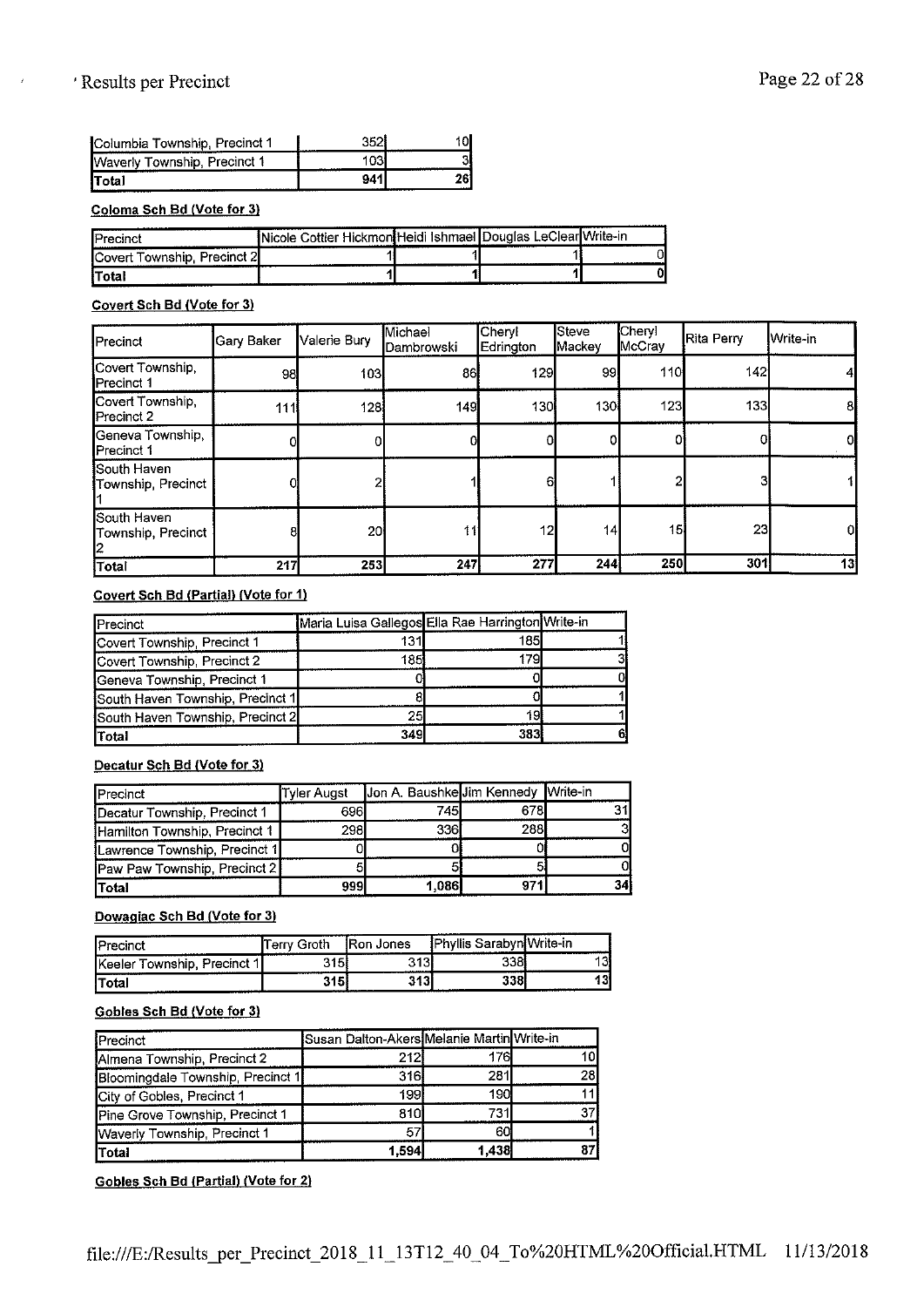## ' Results per Precinct Page 23 of 28

 $\frac{1}{2}$ 

| <b>I</b> Precinct                 | Russell Aspinwall Ben Baxter |            | <b>Erin Phillips</b> | <b>I</b> Write-in |
|-----------------------------------|------------------------------|------------|----------------------|-------------------|
| Almena Township, Precinct 2       |                              | 141        | 1431                 |                   |
| Bloomingdale Township, Precinct 1 | 136!                         | <b>250</b> | <b>249</b>           | 91                |
| City of Gobles, Precinct 1        | 125I                         | 113        | 1741                 | 51                |
| Pine Grove Township, Precinct 1   | 451                          | 516        | 567                  | 121               |
| Waverly Township, Precinct 1      | 27                           | 40         | 50                   |                   |
| Total                             | 856                          | 1,060      | 1,183                | 28                |

**Hartford Sch Bd (Vote for 2)** 

| Precinct                      | Michael Banic Lisa Johnson Write-in |       |    |
|-------------------------------|-------------------------------------|-------|----|
| Bangor Township, Precinct 1   | 62                                  | 59    |    |
| City of Hartford, Precinct 1  | 410                                 | 463   |    |
| Hartford Township, Precinct 1 | 618                                 | 578   |    |
| Keeler Township, Precinct 1   | 142I                                | 147   |    |
| Lawrence Township, Precinct 1 |                                     |       |    |
| lTotal                        | 1,236                               | 1,252 | 26 |

#### **Lawrence Sch Bd (Vote for 3)**

| Precinct                       | Jeff Glindmeyer Karl E. Sell |      | <b>Write-in</b> |
|--------------------------------|------------------------------|------|-----------------|
| Arlington Township, Precinct 1 | 121                          | 139  |                 |
| Lawrence Township, Precinct 1  | 675I                         | 738I | 110I            |
| Paw Paw Township, Precinct 21  | 35                           | 46   |                 |
| Waverly Township, Precinct 1   |                              |      |                 |
| Total                          | 8361                         | 928  | 1231            |

#### Lawrence Sch Bd (Partial) (Vote for 1)

| Precinct                       | Write-in |
|--------------------------------|----------|
| Arlington Township, Precinct 1 |          |
| Lawrence Township, Precinct 1  | 119      |
| Paw Paw Township, Precinct 2   | 6        |
| Waverly Township, Precinct 1   |          |
| <b>Total</b>                   | 146      |

#### **Lawton SCH BRD (6 yr) (Vote for 2)**

| Precinct                     |             | Matt Sparks Douglas S. Townsend Write-in |    |
|------------------------------|-------------|------------------------------------------|----|
| Antwerp Township, Precinct 1 | 584         | 480                                      |    |
| Antwerp Township, Precinct 3 | 50          | 46                                       |    |
| Antwerp Township, Precinct 5 | <b>2691</b> | 236                                      |    |
| Decatur Township, Precinct 1 | 22          | 18                                       |    |
| Paw Paw Township, Precinct 2 | 45          | 49                                       |    |
| Porter Township, Precinct 1  | 697         | 622                                      |    |
| Total                        | 1,667       | 1451                                     | 34 |

### **Lawton SCH BRD (4 yr) (Vote for 2)**

| Precinct                     | Stephen E. Carroll Matt Riggs |       | <b>Scott Rueff</b> | Michael D. Stephayn Write-in |     |
|------------------------------|-------------------------------|-------|--------------------|------------------------------|-----|
| Antwerp Township, Precinct 1 | 3291                          | 355 l | 227I               | 320                          | 10I |
| Antwerp Township, Precinct 3 | 24]                           | 34    | 20                 | 28                           |     |
| Antwerp Township, Precinct 5 | 148.                          | 148   | 108 <b>I</b>       | 1631                         |     |
| Decatur Township, Precinct 1 |                               | 19    | 91                 |                              |     |
| Paw Paw Township, Precinct 2 | 26                            | 30    | 131                | 25                           |     |
| Porter Township, Precinct 1  | 363                           | 480   | 277 <b>1</b>       | 351                          | 161 |
| <b>Total</b>                 | 898                           | 1.066 | 654                | 894                          | 331 |

#### **Marcellus Sch Bd (Vote for 4)**

| <b>I</b> Precinct                         | A design will see a concern on the a<br>IFdward S. | ---------------<br>· HackenberglTim Henrv_<br>AsmusINicki Welburn r. |     | --------------------<br>⊣Joseph E | TonelWrite-in |
|-------------------------------------------|----------------------------------------------------|----------------------------------------------------------------------|-----|-----------------------------------|---------------|
| Precinct 1<br><b>IPorter</b><br>"ownship. | 14                                                 | 145<br>                                                              | 125 | 1361                              | ы             |
|                                           |                                                    |                                                                      |     |                                   |               |

 $\sim$   $\sim$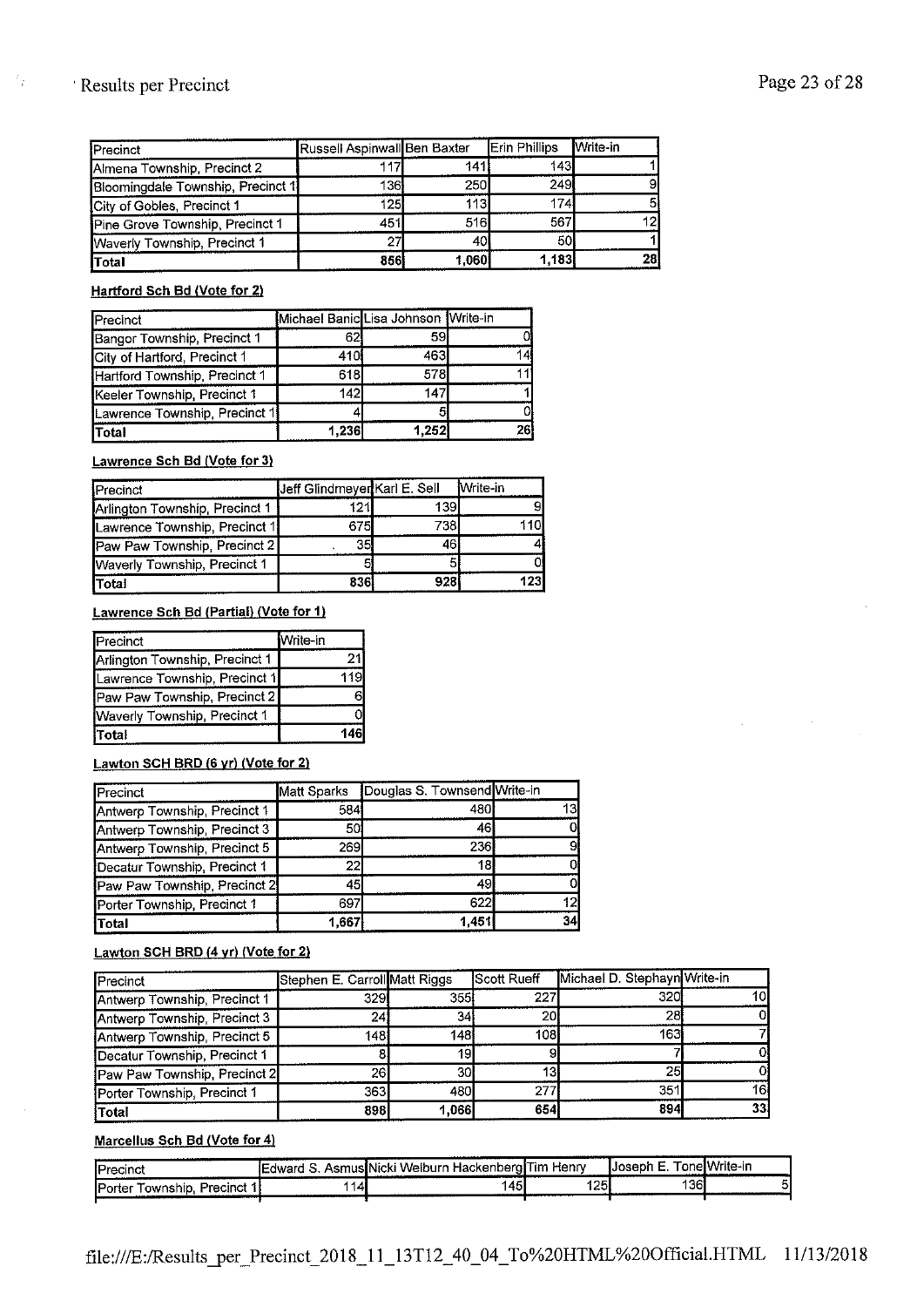$\frac{1}{4}$ 

#### $\overline{\mathbf{5}}$ **jTotal 1141 14s1 12s1 13a1**

#### **Mattawan Sch Bd (Vote for 4)**

| Precinct                     |       |              | Shari Magrath Bruce E. Miller Scott Sylvester Write-in |           |
|------------------------------|-------|--------------|--------------------------------------------------------|-----------|
| Almena Township Precinct 2   | 418   | 347          | 336I                                                   | 181       |
| Antwerp Township, Precinct 2 | 683   | 561          | 554                                                    | 521       |
| Antwerp Township, Precinct 3 | 64    | 45           | 45                                                     | 81        |
| Antwerp Township, Precinct 4 | 492   | 411          | 367                                                    | <b>35</b> |
| Antwerp Township, Precinct 5 | 506I  | 419 <b>I</b> | 384                                                    | 24        |
| Total                        | 2,163 | 1,783        | 1,686                                                  | 137       |

#### **Otsego SCH BRD (Vote for 2)**

| <b>IPrecinct</b>                                                | Rodger GibsontAmy Stender Write-in |                |
|-----------------------------------------------------------------|------------------------------------|----------------|
| <b>Pine Grove Township, Precinct 1</b><br>--------------------- |                                    |                |
| lTotal<br><b>CARS &amp; CHAPTERS &amp; A CHECKER</b>            |                                    | -------------- |

#### Otsego School Board Partial Term (Vote for 1)

| <b>IPrecinct</b>                         | <b>IRebecca Gross Write-in</b> |   |
|------------------------------------------|--------------------------------|---|
| <b>IPine Grove Township, Precinct 11</b> |                                |   |
| <b>ITotal</b>                            | .                              | . |

#### **Paw Paw Sch Bd (Vote for 2)**

| <b>I</b> Precinct             | Thomas G. Baney Jody Williford Write-in |       |                 |
|-------------------------------|-----------------------------------------|-------|-----------------|
| Almena Township, Precinct 1   | 808                                     | 83.   | 20              |
| Antwerp Township, Precinct 1  | 3                                       |       |                 |
| Antwerp Township, Precinct 2  | 262                                     | 275   |                 |
| Antwerp Township, Precinct 3  | 357                                     | 367   | 13              |
| Lawrence Township, Precinct 1 |                                         |       |                 |
| Paw Paw Township, Precinct 1  | 682                                     | 704   | 16              |
| Paw Paw Township, Precinct 2  | 512                                     | 495   | 15              |
| Paw Paw Township, Precinct 3  | 429                                     | 405   | 13 <sup>1</sup> |
| Waverly Township, Precinct 1  | 351                                     | 351   | 15              |
| <b>Total</b>                  | 3,411                                   | 3,445 | 95              |

#### Paw Paw Sch Brd (4 yr partial) (Vote for 2)

| Precinct                      | Karissa Ingalis Mike Jones |       | Zachary Morris Dale C. Pease Write-in |            |     |
|-------------------------------|----------------------------|-------|---------------------------------------|------------|-----|
| Almena Township, Precinct 1   | 401                        | 498   | 344                                   | 564        |     |
| Antwerp Township, Precinct 1  |                            |       |                                       |            |     |
| Antwerp Township, Precinct 2  | 114                        | 147   | 172                                   | 157        | 101 |
| Antwerp Township, Precinct 3  | 142                        | 219   | 195                                   | <b>278</b> | 52  |
| Lawrence Township, Precinct 1 | 31                         | 51    |                                       |            |     |
| Paw Paw Township, Precinct 1  | 313                        | 503   | 311                                   | 395I       | 94  |
| Paw Paw Township, Precinct 2  | 1921                       | 313   | 300                                   | 315        | 58  |
| Paw Paw Township, Precinct 3  | 190                        | 260   | 196I                                  | 303        | 37  |
| Waverly Township, Precinct 1  | 1781                       | 255   | 172                                   | 252        | 32  |
| Total                         | 1.5331                     | 2.202 | 1,698                                 | 2,267      | 354 |

#### **Paw Paw Sch Bd (2 yr partial) (Vote for 1)**

| Precinct                      | Shane Criger Write-in |  |
|-------------------------------|-----------------------|--|
| Almena Township, Precinct 1   | 906                   |  |
| Antwerp Township, Precinct 1  |                       |  |
| Antwerp Township, Precinct 2  | 312                   |  |
| Antwerp Township, Precinct 3  | 402                   |  |
| Lawrence Township, Precinct 1 | 10                    |  |
| Paw Paw Township, Precinct 1  | 804                   |  |
| Paw Paw Township, Precinct 2  | 555                   |  |
|                               |                       |  |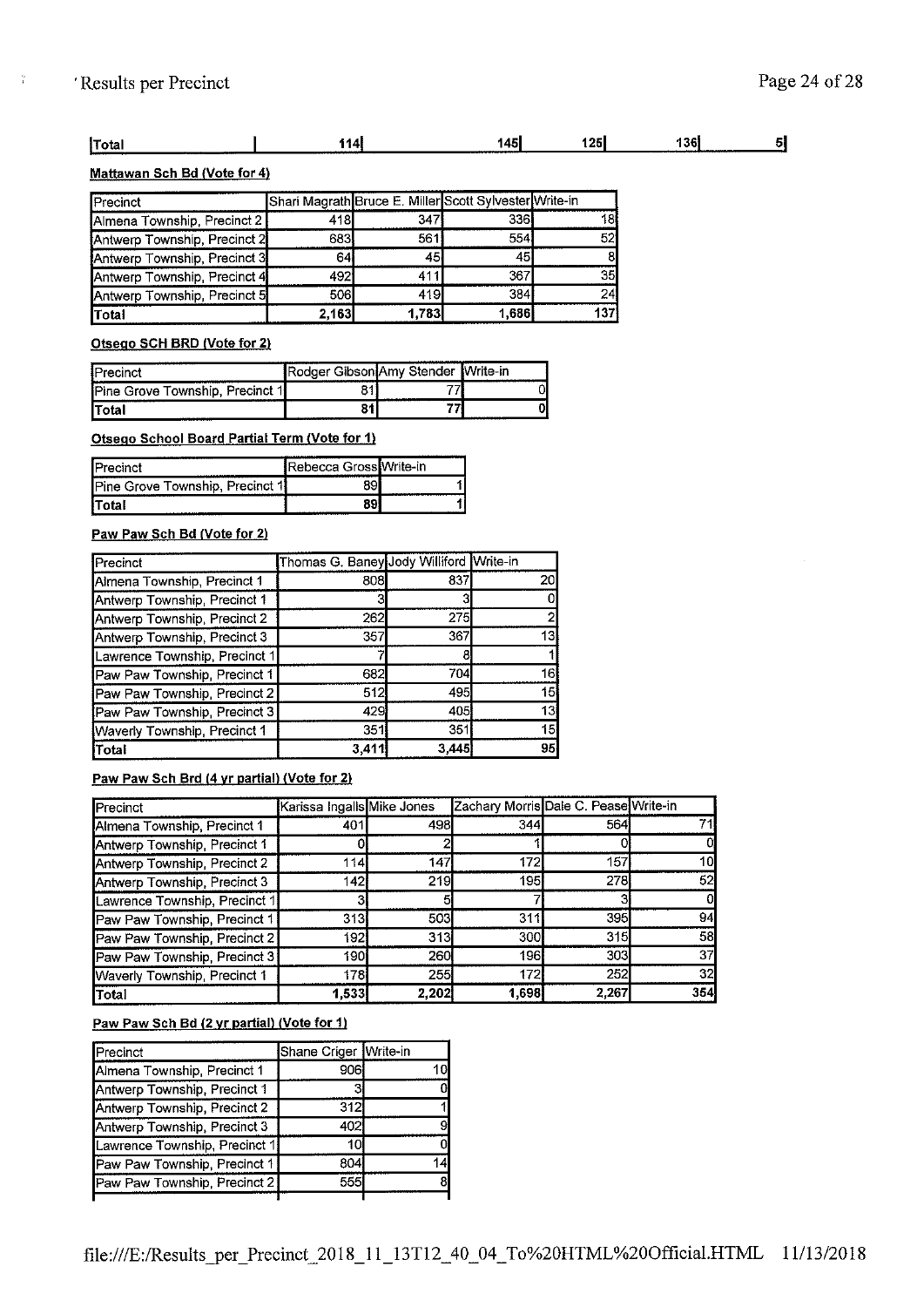$\gamma$ 

| Paw Paw Township, Precinct 3 | 465)  |  |
|------------------------------|-------|--|
| Waverly Township, Precinct 1 | ־מו.  |  |
| Total                        | 3.864 |  |

#### **S Haven Sch Bd (Vote for 4}**

| Precinct                                | Laura A. Bos Lynn Kerber |       | Shawn Olney Write-in |     |
|-----------------------------------------|--------------------------|-------|----------------------|-----|
| City of South Haven, Ward 1, Precinct 1 | 353                      | 354   | 341                  | 24  |
| City of South Haven, Ward 2, Precinct 1 | 484                      | 427   | 443                  | 35  |
| City of South Haven, Ward 3, Precinct 1 | 434                      | 406   | 407                  | 15  |
| City of South Haven, Ward 3, Precinct 2 |                          |       |                      |     |
| Covert Township, Precinct 1             |                          |       |                      |     |
| Geneva Township, Precinct 1             | 566                      | 501   | 551                  | 42  |
| South Haven Township, Precinct 1        | 629                      | 575   | 594                  | 34  |
| South Haven Township, Precinct 2        | 328                      | 313   | 298                  | 22  |
| Total                                   | 2.796                    | 2,578 | 2.638                | 172 |

#### **Watervliet Sch Bd (Vote for 2)**

| <b>I</b> Precinct             | <b>IEric Laws</b> | Amanda Morlock-Fisher Write-in |  |
|-------------------------------|-------------------|--------------------------------|--|
| Covert Township, Precinct 2   |                   |                                |  |
| Hartford Township, Precinct 1 |                   | 201                            |  |
| Keeler Township, Precinct 1   |                   |                                |  |
| lTotal                        | 28                | 351                            |  |

#### **Watervliet Sch Bd (Partial} (Vote for 1}**

| <b>Precinct</b>               | John Oliphant Write-in |  |
|-------------------------------|------------------------|--|
| Covert Township, Precinct 2   |                        |  |
| Hartford Township, Precinct 1 |                        |  |
| Keeler Township, Precinct 1   |                        |  |
| İTotal                        | 38                     |  |

#### **Paw Paw Dist Lib Bd (Vote for 4)**

| <b>I</b> Precinct             |       |            | Sharon Bennett Catherine Bolton Suzanne H. Miller Write-in |     |
|-------------------------------|-------|------------|------------------------------------------------------------|-----|
| Almena Township, Precinct 1   | 786I  | 738        | 734                                                        | 19  |
| Antwerp Township, Precinct 1  |       |            |                                                            |     |
| Antwerp Township, Precinct 2  | 265   | 2431       | 252                                                        |     |
| Antwerp Township, Precinct 3  | 341   | 324        | 336                                                        |     |
| Lawrence Township, Precinct 1 |       |            |                                                            |     |
| Paw Paw Township, Precinct 1  | 642   | 603        | 631                                                        | 24  |
| Paw Paw Township, Precinct 2  | 481   | 459        | 493                                                        | 22  |
| Paw Paw Township, Precinct 3  | 390I  | 399        | 388                                                        |     |
| Waverly Township, Precinct 1  | 317   | <b>290</b> | 317                                                        | 25  |
| Total                         | 3,233 | 3.0651     | 3,162                                                      | 116 |

#### **18-1 (Vote for 1)**

| Precinct                          | Yes | lNo |
|-----------------------------------|-----|-----|
| Almena Township, Precinct 1       | 756 | 729 |
| Almena Township, Precinct 2       | 524 | 505 |
| Antwerp Township, Precinct 1      | 492 | 369 |
| Antwerp Township, Precinct 2      | 802 | 725 |
| Antwerp Township, Precinct 3      | 403 | 405 |
| Antwerp Township, Precinct 4      | 529 | 328 |
| Antwerp Township, Precinct 5      | 705 | 596 |
| Arlington Township, Precinct 1    | 340 | 351 |
| Bangor Township, Precinct 1       | 321 | 324 |
| Bloomingdale Township, Precinct 1 | 621 | 539 |
| City of Bangor, Precinct 1        | 307 | 175 |
|                                   |     |     |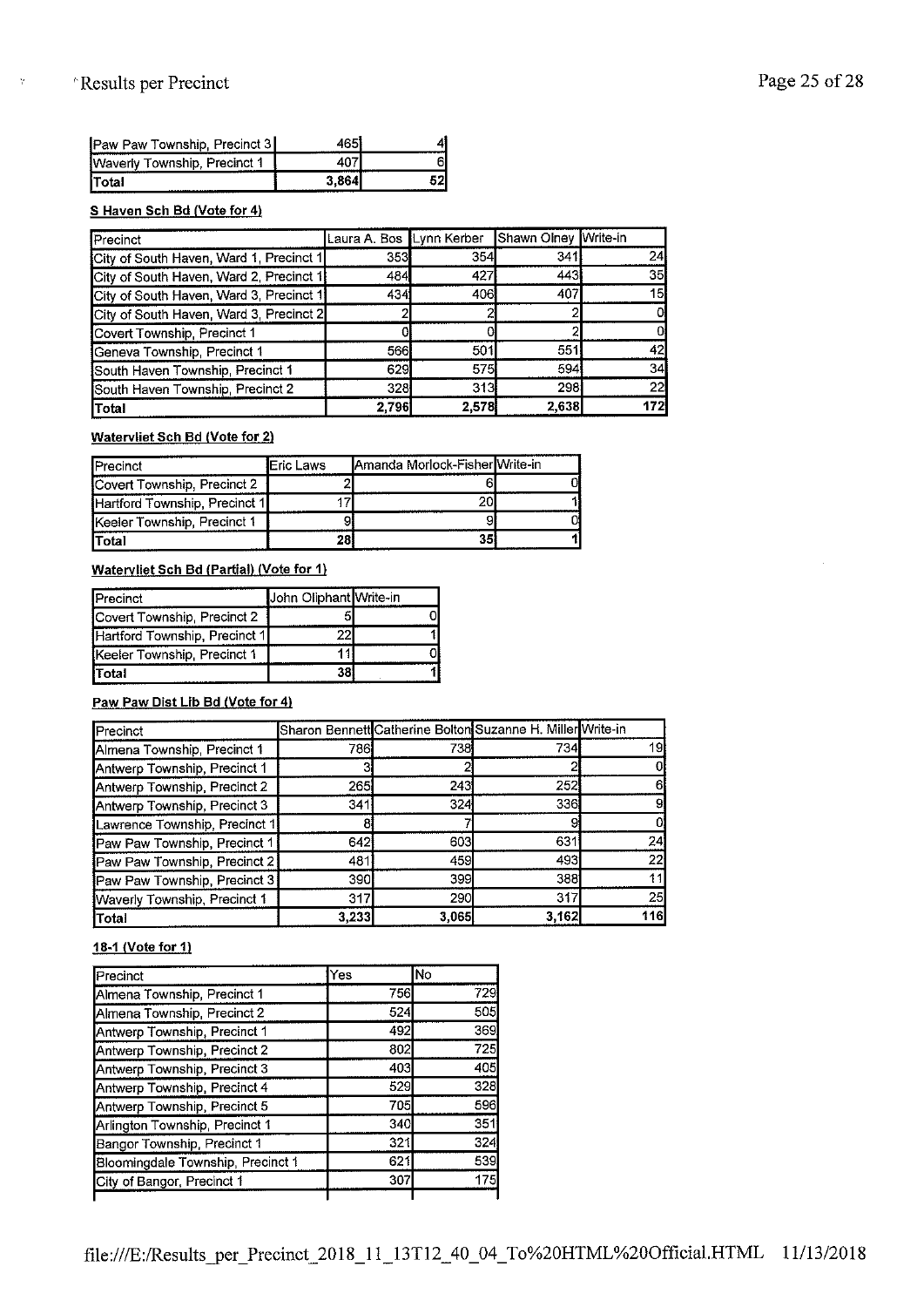$\bar{V}$ 

| City of Gobles, Precinct 1              | 175    | 130    |
|-----------------------------------------|--------|--------|
| City of Hartford, Precinct 1            | 368    | 245    |
| City of South Haven, Ward 1, Precinct 1 | 314    | 298    |
| City of South Haven, Ward 2, Precinct 1 | 444    | 308    |
| City of South Haven, Ward 3, Precinct 1 | 312    | 373    |
| City of South Haven, Ward 3, Precinct 2 | 8      | 2      |
| Columbia Township, Precinct 1           | 504    | 384    |
| Covert Township, Precinct 1             | 228    | 113    |
| Covert Township, Precinct 2             | 271    | 146    |
| Decatur Township, Precinct 1            | 700    | 518    |
| Geneva Township, Precinct 1             | 723    | 513    |
| Hamilton Township, Precinct 1           | 271    | 267    |
| Hartford Township, Precinct 1           | 474    | 420    |
| Keeler Township, Precinct 1             | 421    | 360    |
| Lawrence Township, Precinct 1           | 596    | 505    |
| Paw Paw Township, Precinct 1            | 674    | 459    |
| Paw Paw Township, Precinct 2            | 523    | 442    |
| Paw Paw Township, Precinct 3            | 355    | 298    |
| Pine Grove Township, Precinct 1         | 734    | 634    |
| Porter Township, Precinct 1             | 632    | 571    |
| South Haven Township, Precinct 1        | 530    | 481    |
| South Haven Township, Precinct 2        | 303    | 263    |
| Waverly Township, Precinct 1            | 536    | 418    |
| Total                                   | 15,896 | 13,194 |

#### **18-2 (Vole for 1)**

| Precinct                                | Yes | No  |
|-----------------------------------------|-----|-----|
| Almena Township, Precinct 1             | 843 | 619 |
| Almena Township, Precinct 2             | 530 | 436 |
| Antwerp Township, Precinct 1            | 514 | 329 |
| Antwerp Township, Precinct 2            | 873 | 624 |
| Antwerp Township, Precinct 3            | 460 | 326 |
| Antwerp Township, Precinct 4            | 523 | 323 |
| Antwerp Township, Precinct 5            | 754 | 513 |
| Arlington Township, Precinct 1          | 330 | 346 |
| Bangor Township, Precinct 1             | 320 | 317 |
| Bloomingdale Township, Precinct 1       | 602 | 545 |
| City of Bangor, Precinct 1              | 293 | 176 |
| City of Gobles, Precinct 1              | 160 | 134 |
| City of Hartford, Precinct 1            | 337 | 254 |
| City of South Haven, Ward 1, Precinct 1 | 399 | 208 |
| City of South Haven, Ward 2, Precinct 1 | 535 | 207 |
| City of South Haven, Ward 3, Precinct 1 | 432 | 237 |
| City of South Haven, Ward 3, Precinct 2 | 9   |     |
| Columbia Township, Precinct 1           | 467 | 403 |
| Covert Township, Precinct 1             | 230 | 106 |
| Covert Township, Precinct 2             | 240 | 171 |
| Decatur Township, Precinct 1            | 655 | 552 |
| Geneva Township, Precinct 1             | 702 | 511 |
| Hamilton Township, Precinct 1           | 265 | 259 |
| Hartford Township, Precinct 1           | 408 | 487 |
| Keeler Township, Precinct 1             | 372 | 390 |
| Lawrence Township, Precinct 1           | 598 | 494 |
| Paw Paw Township, Precinct 1            | 721 | 397 |
| Paw Paw Township, Precinct 2            | 537 | 421 |
| Paw Paw Township, Precinct 3            | 370 | 268 |
|                                         |     |     |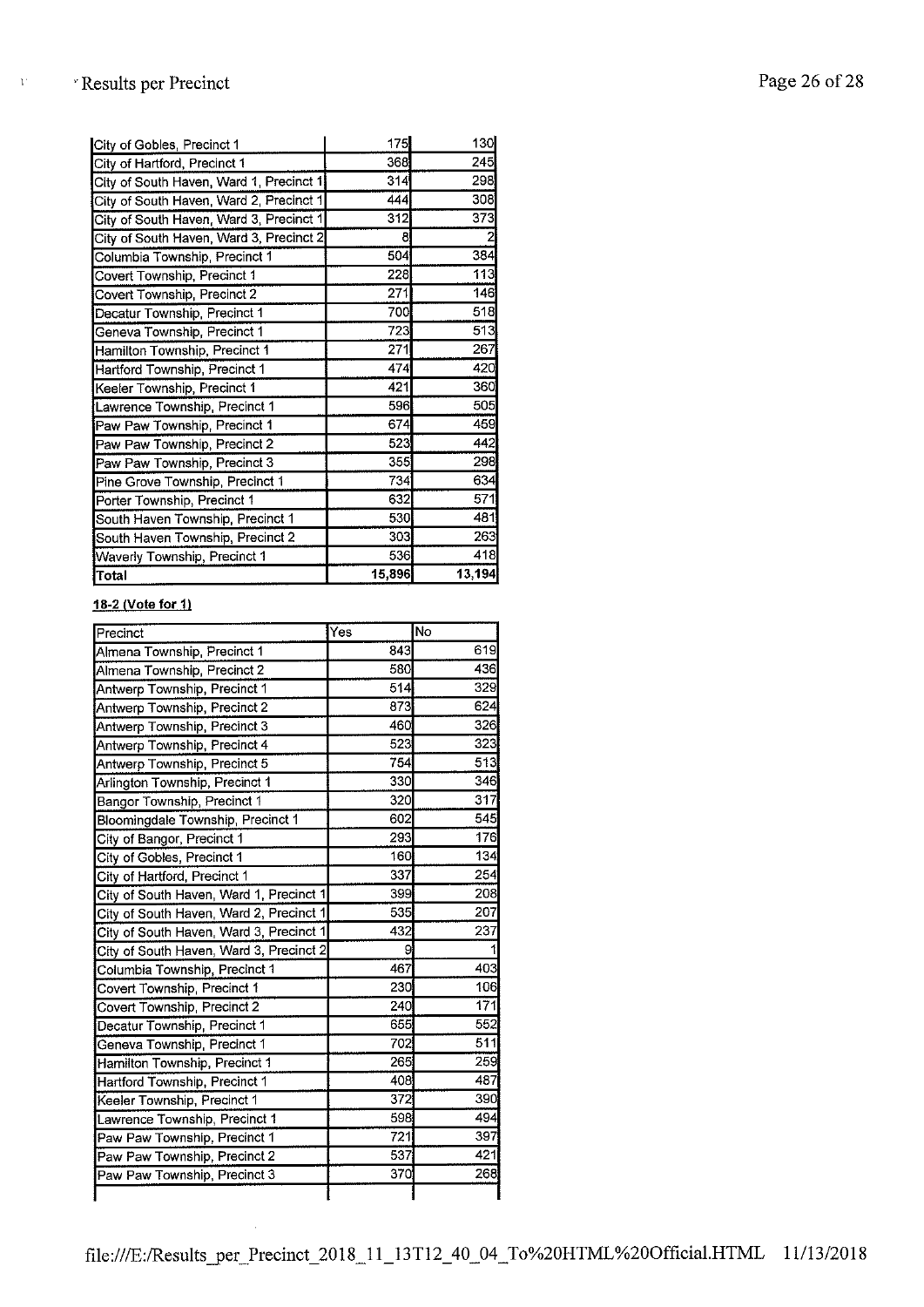# Page 27 of 28

 $\bar{Y}^{\perp}$ 

| Total                            | 16,404 | 12,187 |
|----------------------------------|--------|--------|
| Waverly Township, Precinct 1     | 543    | 384    |
| South Haven Township, Precinct 2 | 348    | 210    |
| South Haven Township, Precinct 1 | 592    | 405    |
| Porter Township, Precinct 1      | 678    | 502    |
| Pine Grove Township, Precinct 1  | 714    | 632    |

#### **18-3 (Vote for 1)**

| Precinct                                | Yes    | Ño     |
|-----------------------------------------|--------|--------|
| Almena Township, Precinct 1             | 924    | 535    |
| Almena Township, Precinct 2             | 646    | 370    |
| Antwerp Township, Precinct 1            | 551    | 290    |
| Antwerp Township, Precinct 2            | 963    | 539    |
| Antwerp Township, Precinct 3            | 471    | 325    |
| Antwerp Township, Precinct 4            | 580    | 263    |
| Antwerp Township, Precinct 5            | 823    | 459    |
| Arlington Township, Precinct 1          | 374    | 313    |
| Bangor Township, Precinct 1             | 360    | 278    |
| Bloomingdale Township, Precinct 1       | 681    | 472    |
| City of Bangor, Precinct 1              | 333    | 137    |
| City of Gobles, Precinct 1              | 194    | 103    |
| City of Hartford, Precinct 1            | 392    | 210    |
| City of South Haven, Ward 1, Precinct 1 | 412    | 192    |
| City of South Haven, Ward 2, Precinct 1 | 538    | 198    |
| City of South Haven, Ward 3, Precinct 1 | 427    | 247    |
| City of South Haven, Ward 3, Precinct 2 | 8      | 2      |
| Columbia Township, Precinct 1           | 525    | 346    |
| Covert Township, Precinct 1             | 250    | 87     |
| Covert Township, Precinct 2             | 255    | 153    |
| Decatur Township, Precinct 1            | 760    | 446    |
| Geneva Township, Precinct 1             | 761    | 460    |
| Hamilton Township, Precinct 1           | 301    | 221    |
| Hartford Township, Precinct 1           | 489    | 420    |
| Keeler Township, Precinct 1             | 426    | 349    |
| Lawrence Township, Precinct 1           | 621    | 460    |
| Paw Paw Township, Precinct 1            | 762    | 347    |
| Paw Paw Township, Precinct 2            | 565    | 391    |
| Paw Paw Township, Precinct 3            | 376    | 264    |
| Pine Grove Township, Precinct 1         | 791    | 562    |
| Porter Township, Precinct 1             | 717    | 467    |
| South Haven Township, Precinct 1        | 635    | 365    |
| South Haven Township, Precinct 2        | 358    | 199    |
| Waverly Township, Precinct 1            | 568    | 371    |
| Total                                   | 17,837 | 10,841 |

### **Van Buren County Roa {Vote for 1)**

| <b>IPrecinct</b>               | Yes | lΝo   |
|--------------------------------|-----|-------|
| Almena Township, Precinct 1    | 472 | 1,003 |
| Almena Township, Precinct 2    | 376 | 638   |
| Antwerp Township, Precinct 1   | 355 | 493   |
| Antwerp Township, Precinct 2   | 598 | 901   |
| Antwerp Township, Precinct 3   | 257 | 535   |
| Antwerp Township, Precinct 4   | 371 | 468   |
| Antwerp Township, Precinct 5   | 504 | 766   |
| Arlington Township, Precinct 1 | 205 | 476   |
| Bangor Township, Precinct 1    | 234 | 405   |
|                                |     |       |